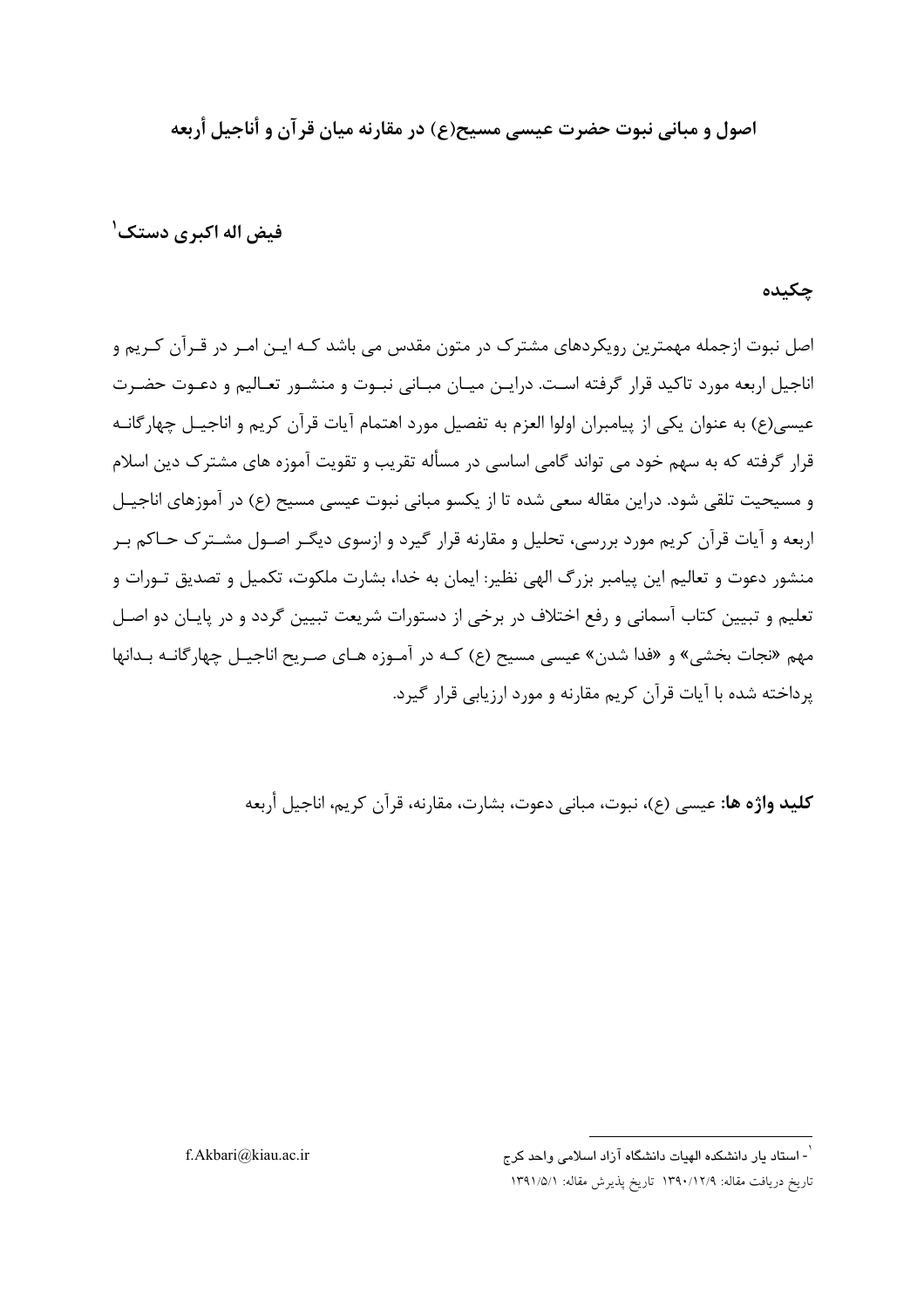بی تردید با بررسی و تفحص در متون و آموزه های اصیل ادیان ابراهیمی چنان دریافت می شـود کـه همـه شرایع الهی ازیک سرچشمه صادرشده اند و دین، حقیقتی است زنده و فراتر ازحوادث و تغییرات تاریخی. در باطن دین، حقیقت واحدی نهفته که به صور گوناگونی در شریعت های مختلـف و در ادوار تـاریخی متجلـی شده است. انبیاء، نیز فرستادگانی از ناحیه خدای متعال هسـتند و بـرای آن مبعـوث شـده انـد تـا بـه بشـر بفهمانند که دربرابر کارهای نیک، ثواب نصیب شان می گردد و در برابر کارهای زشت عذاب. هیچ پیـامبری درطول تاریخ در موضع انکار و نقد پیامبر پیش ازخود بر نیامده است بلکه هـر پیـامبری، پیـامبر پیشــین را تأييد نموده و خود را ارائه دهنده همان وحي و نبوت دانسته است. قرآن كـريم درايـن زمينــه مــي فرمايــد: «شرع لكم من الدين ما وصى به نوحاً و الذي اوحينا اليكو ما وصينا به ابراهيم و موسى و عيسى ان اقيمـوا الـدين ولاتتفرقوافيه...» ( الشورى،١٣) از نص صريح آيه چنين استنباط مي شود كه متن اصلي شرايع الهي كـه بـر يپامبران وحي مي شده يک حقيقت است و هيچگونه سليقه فردي آنان در امر ابلاغ وحي و رسالت مدخليت نداشته است. بلکه دقیقاً آنچه به آنان وحی می شده به مردم ابلاغ می نمودند. ازاین رو قرآن کریم نیز شرط ایمان و تقوا را ایمان به پیامبران و کتاب های آسمانی پیشین می دانـد (نـک: البقـره،۲۸۵،۱۳۶،۸۵،۴،۲۸۵ آل عمران،۸۵ ؛ الشوري،۱۳) از سوي ديگر، قرآن كريم خود را مصـدق و مويـد كتـاب هـاي پيشـين مـي دانـد (البقره،٩٧؛ آل عمران،٣، المائده،۴۶) و اگر از هیمنه خویش بركتاب های پیشین سخن می گویـد (المائـده، ۴۸) به شأن نگهبانی خویش از میراث پیشینیان همـراه بـا حـق تصـرف دربرخـی از جزئیـات اشـارت دارد. (طباطبائی،۳۴۸/۵) ما به آنچه آخرین پیام آسمانی آورده است مأمور و متعهدیم نه از آن رو که خط بطلانی به شرایع گذشته می کشد بلکه از آن رو که آیین حفیف نوح، ابراهیم و موسی و عیسی را احیاء مـبی کنــد و غبارها را از چهره پاک آن می زداید تا هر چه بیشتر شعاع نور الهی بتابد و راه ملکوت آشکارتر شود.

### ٢- طرح مساله

اهتمامی که قرآن کریم نسبت به ادیان گذشته و پیامبران و کتابهای مقدس آنان نشان می دهـدآنچنان کـه باید و شاید در نوع مواجهه مسلمانان و عالمان دینی با میراث دینی یا گذشتگان بروز و ظهور نیافتـه اسـت. ایمان به پیامبران گذشته و کتابهای آنها که درشمار ارکان ایمانی یک مسـلمان آمـده اسـت (البقـره، ۲۸۵) برای ما جز یک اذعان لفظی یا یک باور قلبی صرف نبوده است. درحالی که قرآن کریم به ما می آمــوزد کــه حتی نسبت به توده مومنان دیگر ادیان به ویژه عالمان و زاهدان آنها نیز رفتاری توام با احترام داشته باشـیم (المائده، ۹۹) به خصوص نسبت به مسیحیان و نیز کشیشـیان و راهبـان مسـیحی ایـن توصـیه بـه صـورت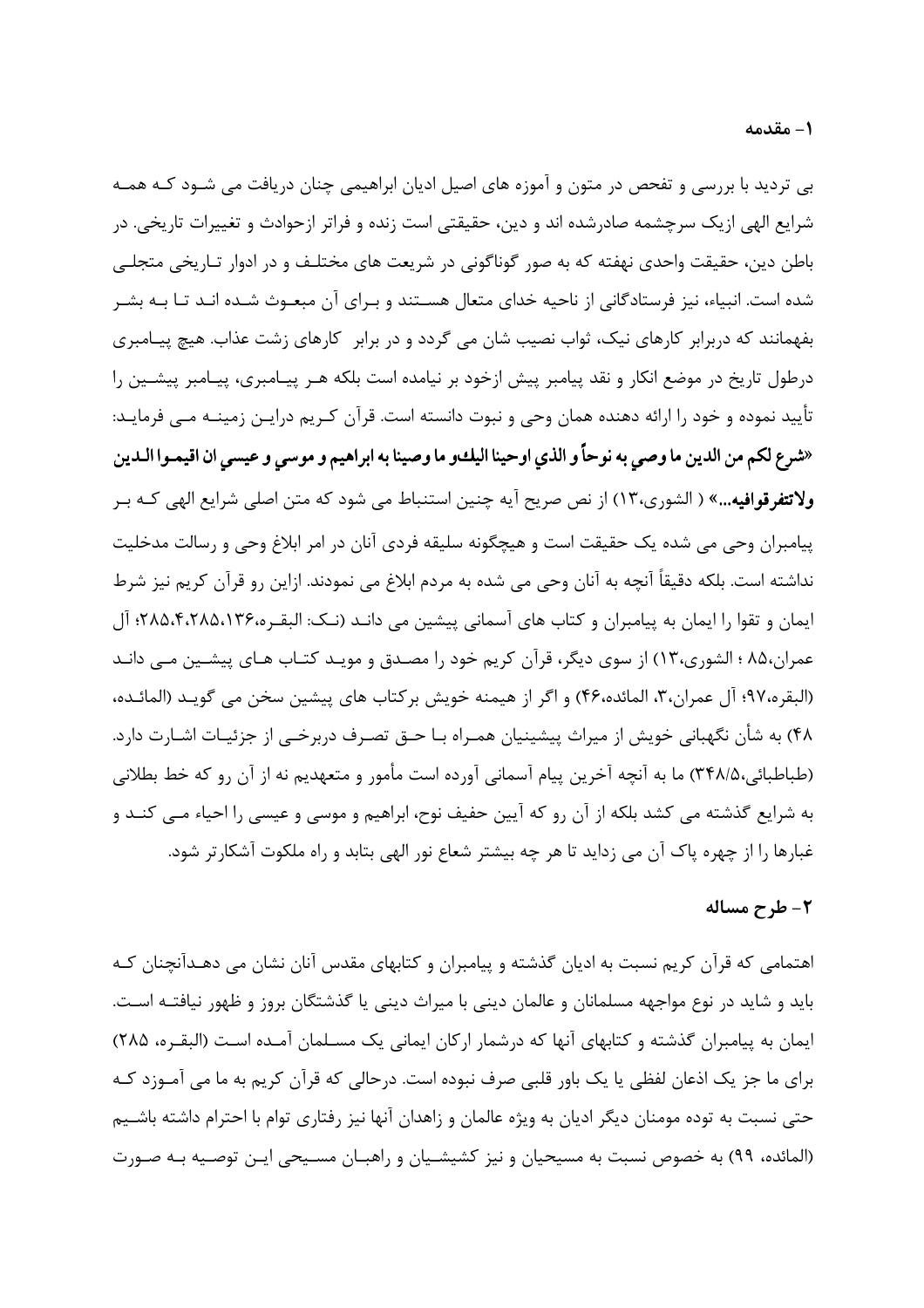موکدتری وجود دارد. درهمین راستا درآیات متعددی ازقرآن کریم از اناجیل به عنوان کتاب آسمانی سـخن رفته (آل عمران،۴،۴۸، المائده، ۴،۱۱۰؛ الحديد،۷) و پذيرش حقانيت آن از سوى مسلمانان از شروط ايمـاني دانسته شده است (البقره،۴؛ النساء،۶۰، ۱۶۲،۶۰) قرآن کریم انجیل را در بردارنده نورانیت و مواعظی برای اهـل تقوا دانسته است (المائده،۴۶) و دانشمندان اسلامی نیز بر همین پایه آن را وصـف کـرده انـد. (شهرسـتانی، ١٩١/١) قرآن اشاراتي به مضامين انجيل نيز دارد و در روايات اسلامي، سوره هاي مئين به عنوان جـايگزين قسمتی از انجیل معرفی شده اند (کلینی،۶۰۱/۲ ور همین راستا، جایگاه والایی که قرآن کریم برای حضرت عیسی(ع) قائل است- که هیچ پیامبری پیش از او دراین منزلت همطراز او نیست و مقام رفیعـی کـه قــراَن کریم برای حضرت مریم (س) قائل شده که هیچ زنی در قرآن به چنین مقامی نائل نشده است- در مواجهـه مسلمانان با آن دو شخصیت معنوی بزرگ چنـدان مشـهود و ملمـوس نیسـت. عـلاوه بـر تمجیـد و تکـریم پیامبران و قدیسان ادیان گذشته، تامل در متون دینی آنها نیز که اگر به همین صورت موجود، کتـاب هـای منزل نباشند قطعاً حاوی وحی الهی هستند- از سودمندترین تلاش های ایمانی و معنوی ای است که مـورد غفلت قرار گرفته است. به هر کیفیت به این واقعیت اذعان داریم که تقریب ادیان الهی امکـان پــذیر اســت و بحث و گفتگو درباره آن در این برهه از زمان، لازم و حیاتی است و آنچه آغازگر این سلسله از گفتگوهاست، احساس این ضرورت است که ادیان به حفظ و ارتقـاء ایمـان جمعـی بشـر در دوران معاصـر اهتمـام ورزنـد برهمین مبنا، کوشش های معرفت طلبانه دین پژوهان دیگر ادیان نیز برای ما محترم و مغتنم است. کوشش برخی عالمان دینی برای راه یافتن به عمق معنوی و اخلاقی دین نیز می تواند الهـام بخـش دیگـران باشـد. گنجینه های معنوی و عرفانی ادیان آنچنان غنی و پربار است که می تواند برای همه انسانها درهمه سطوح و در همه زمانها، معنابخش و جهت دهنده باشد. درهمین راستا اناجیل اربعه و قرآن کریم گاه به تفصیل و گاه به اجمال به بیان داستان زندگی رسالی پیامبران الهی و مبارزات سخت آنان با حاکمان و زورگویـان جامعــه پرداخته و مخاطبان و پیروان خویش را با حیات نبوی و سطح تعـالیم و آمـوزه هـای آنـان درمسـیر دعـوت توحیدی و نیز سرگذشت امتهای پیشین آشنا نموده اند. ازهمین روی، داستان زندگی بویژه منشور تعـالیم و نیر اصول و مبانی دعوت و نبوت پیامبر بزرگ الهی حضرت عیسی مسیح (ع) ازجمله مسائل مشـتر ک میـان قرآن کریم و اناجیل اربعه می باشد که از یک سو علیرغم مطالعات و تحقیقـات صـورت گرفتـه در خصـوص تبیین سیمای تابناک فرستادگان الهی از جمله حضرت عیسی بن مریم (ع) در متون مقدس ادیان توحیدی، مساله اصول و مبانی و نیز منشور نبوت و دعوت این پیامبر عظیم الشـان نـه در اسـلام و نـه در مسـیحیت آنچنان و درخور با ویژگی تمرکز بر متون مقدس آن دو مورد مطالعه و تحقیــق موشــکافانه و روشــمند قــرار نگرفته و ازسوی دیگر باید اذعان کرد که شخصیت رسالی آن حضرت چه به طور مستقل و چــه بــه صــورت تطبیقی همواره تحت الشاع مسأله تثلیث و نیز موضوع عیسای الهی- بشری قرار گرفته است به گونه ای که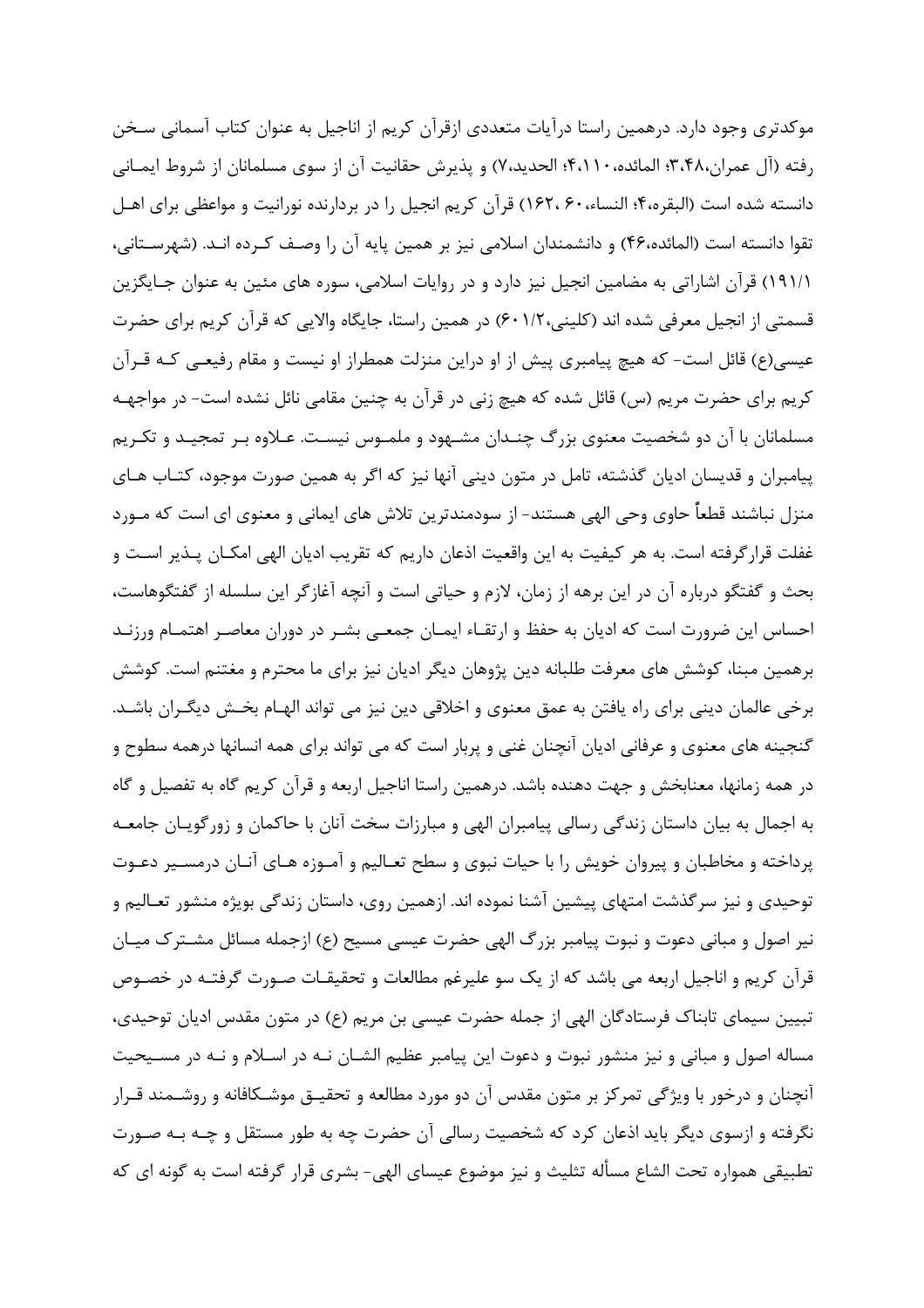همواره مساله تثلیث بر سایر شوون زندگی فردی و رسالی حضرت عیســی مســیح(ع) سـایه افکنــده و اصـل نبوت و دعوت ایشان هیچگاه به صورت مستقل در متون مسیحی مورد بررسی و تحقیق جدی قـرار نگرفتـه است. هرچند که نکات عبرت آموز و جنبه های تربیتی و سازنده آن در هر دو کتاب، به حدی فـراوان اسـت که اهتمام ویژه نسبت به آنها می تواند چراغ پرفروغی فرا راه دیـدگاه پیـروان اسـلام و مسـیحیت درجهـت تحکیم بنیان های مشترک عقیدتی قرار دهد. دراین مجال برآنیم اصلی ترین گزاره ها و مبانی نبوت و دعوت حضرت عیسی(ع) را براساس متون اناجیل اربعه، استخراج و استقصاء نموده و آنهـا را بـا آمـوزه هـای قـرآن كريم مورد مقايسه وتحليل قرار دهيم.

### ٣- مباني نبوت حضرت عيسى مسيح (ع)

در اناجیل اربعه به رسالت الهی عیسی(ع) و فلسفه آن اشارات زیادی شده است که این موارد بیشتر از زبـان خود عیسی مسیح(ع) نقل و وارد شده است که طی سخنان و مواعظ خــویش در هــدایت بنــدگان خــود بــه سوی خداشناسی و نیز دعوت آنان به اخلاقیات، توبه و ترک گناه و عدالت ورزی و همچنین بشـارت ظهـور ملکوت خداوند اشاره نموده است (اکبری؛ ۲۳۱) از همین روی قدیمی ترین فرقه های مسیحی که ابیون نام داشته و ازموحدین اولیه محسوب می شوند، عیسی را فقط رسول خـدا دانســته و مقـام الوهیـت را بـه ذات مقدس الهی منحصر می کنند. رساله های متعددی که در قرون ابتدایی در دسترس مردم قرار داشتند اغلب عیسی را پیامبری چون پیامبران دیگر و خدا را، خدای واحد می دانستند. نکته مهـم آنکـه در ایـن رسـالات متروکه اغلب عیسی (ع) به صورت رسول و نبی خداوند مطرح می شود و نه رب و خالق خداونـد (آشـتیانی، ۵۲) قرآن كريم نيز نبوت حضرت عيسى (ع) را با واژه هايي همچــون «نبــي، رســول الله و رســولا الــي بنــي اسرائیل» مطرح می نماید که از دو زاویه مورد بررسی قرار گرفته است: زاویـه و جهـت اول، شـامل آیـات و سیاقهایی هستند که رسالت آن حضرت را در بیان خدای متعال بیان می دارند و جهت دوم، شـامل آیـات و سیاقهایی هستند که رسالت و تعالیم عیسی را از زبان خود وی بیان می دارنـد. در همـین راسـتا مهمتـرین مبانی نبوت و دعوت عیسی(ع) در متون اناجیل اربعه و قرآن کریم را می توان در گزاره های ذیـل جســتجو نمود:

## 1-٢- نزول وحي (روح القدس)

اصطلاح روح القدس ازجايگاه عقيدتي مهم و اساسي در آموزه هاي مسيحيت برخوردار اسـت تــا جــايي كــه اعتقاد به آن به عنوان یکی از اصول ایمانی مسیحیت به شمار رفته و عدم اعتقاد به آن، انسان مسـیحی را از دایره ایمان خارج می کنند این اصطلاح که ارتباط تنگاتنگی با نبوت و تعالیم مسیح دارد حـدود ۳۰ بـار در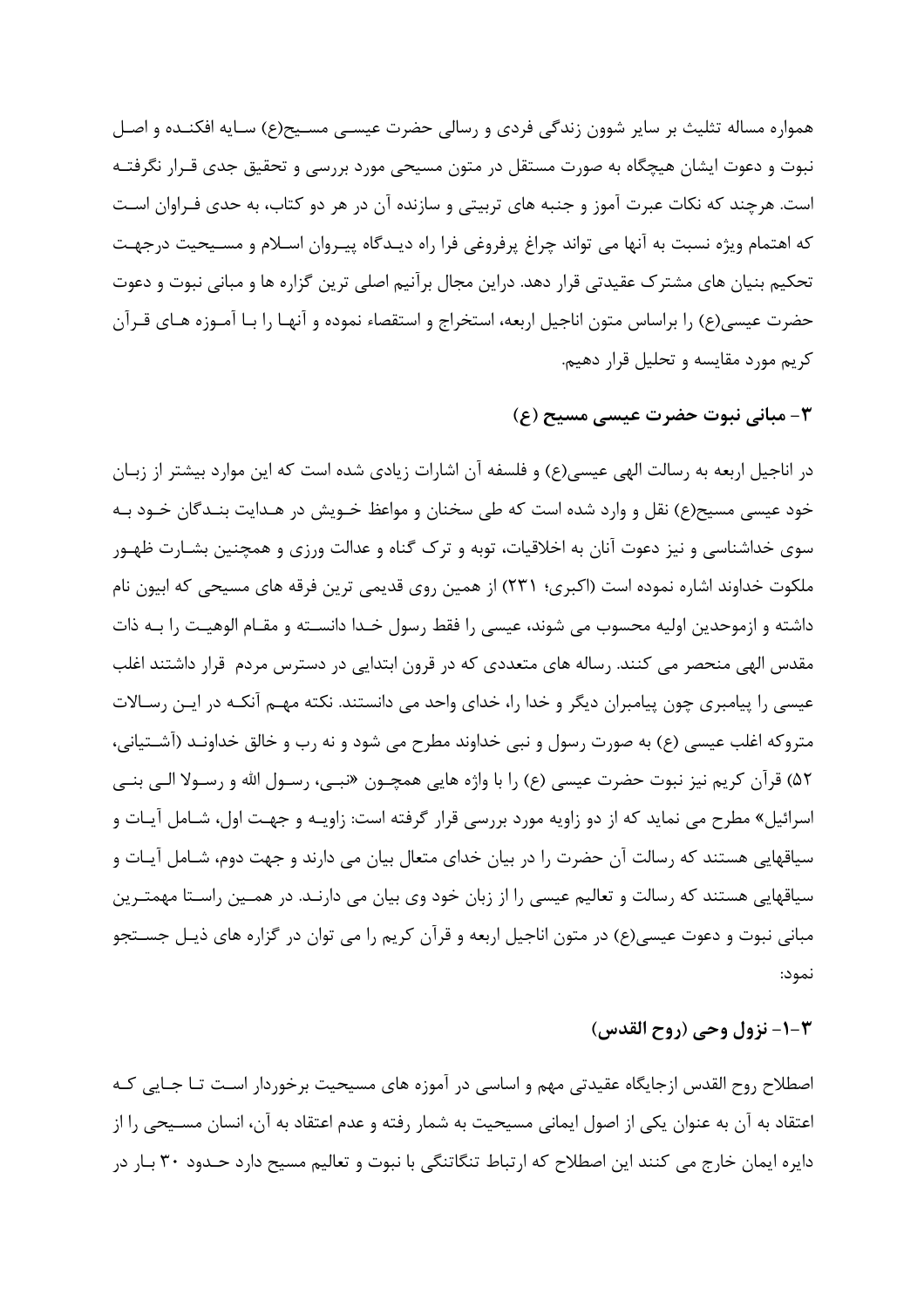سرتاسر اناجیل اربعه به کار رفته که شامل افراد دیگری غیراز مسیح همچون: زکریـا، یحیـی، مـریم عـذرا و اليصابات و .. نيزمي شود. ولي به طور قطع انتساب واژه روح القدس و قرار گرفتن اين اصطلاح در كنار عيسـي مسیح حکایت از جنبه وحیانیت نبوت و رسالت آن حضرت دارد. آنجـا کـه وی کفرورزیـدن نسـبت بـه روح القدس و سخن گفتن برخلاف او را دارای کیفر و گناه نابخشودنی معرفی می کند: «از این رو بـه شـما مـی گويم هرنوع گناه و كيفر از انسان آمرزيده مي شود لكن كفر به روح القـدس از ايشــان عفــو نخواهــد شــد. و هر که برخلاف پسر انسان سخنی گوید آمرزیده شود اما کسی که برخلاف روح القدس گوید نه دراین عالم و نه در عامل آینده و هرگز آمرزیده نخواهد شد». (متی،۲۱/۱۲؛ لوقا،۱۰/۱۲؛ مرقس،۲۹/۳-۳۰). در فقرات یاد شده کفرو شرک نسبت به روح القدس به شدت تحریم شده و مستحق عذاب جاودانی قلمداد شده است چرا که منظور ازروح القدس در عبارت فوق همان جبريل است که شرک نسبت به او باعث شرک و کفر نسبت به رسالت مسیح و تکذیب آن خواهد شد و از همین روی، کفر نسبت به روح القدس که واسطه پیام بین خدا و مسیح است، باعث انکار و شرک نسبت به خدای یکتا خواهد شد. هر چند که برخی از دانشـمندان مسـیحی عقیده دیگری دارند درباره جایگاه روح القدس بیان می کنند چرا که آنان روح القدس را یکی از اقــانیم ســه گانه الوهيت و ذات سوم تثليث مي دانند. «كتـاب مقـدس بـا وضـوح هرچـه تمـامتر ذاتيـت روح القـدس و همچنین الوهیت او را به ما آموزش می دهد». (هاکس۴۱۴؛ لین،۱۶۵ و ۱۹۶). از دیگر شواهدی که با نزول روح القدس برعيسي مسيح به عنوان وحيانيت رسالت آن حضرت از متون اناجيل اربعه مي توان اقامه نمــود، شهادتی است که یحیای پیامبر بدان معترف گشته و خود نیز پس از مشاهده علائم نزول وحی برمسـیح در ركاب وي قرار گرفت: «پس يحيي شهادت داد گفت روح را ديدم كه مثل كبوتري از آسمان نازل شـده بـراو قرارگرفت و من او را نشناختم لیکن او که مرا فرستاد تا به آب تعمید دهم همان به من گفت بـر هـر کـس بینی که روح نازل شده بر او قرار گرفت همان است که به روح القدس تعمید می دهد». (یوحنــا،۳۲/۳-۳۳). قرآن کریم نیز از وحیانیت و نبوت عیسی مسیح از ناحیه خداوند صراحتاً سخن بـه میـان آورده و ضـمن ردّ عقايد شرک آلود و کفر آميز مشرکين نسبت به جايگاه عيسى بن مريم، آن حضرت را فرستاده و پيامبر الهي معرفي مي كند: «ما المسيح بن مريم الارسول قد خلت من قبله الرسل و امه صديقه كانا ياكلان الطعام انظر كيف نبيّن لهم الايات ثم انظر أنّي يوفكون (المائده،٧٧) و درجاي ديگــر بــه هنگــام بيــان معجــزات حضــرت مسیح (ع) ازوی به عنوان پیامبربنی اسرائیل یاد می کند: «و رسولاً الی بنی اسرائیل انی قدجئتکم بآیـه..» (آل عمران،۴۹) گذشته از موارد یاد شده، قرآن کریم از تایید و همراهی عیسی بن مریم بـه وسـیله روح القـدس یاد می کند که دلالت بر رسالت و نبوت وحیانی آن حضرت دارد آنجا که می فرماید: «**و آتینا عیسی ابن مریم** البنيات و ايّدناه بروح القدس». (البقره،٨٧ و ٢۵٣)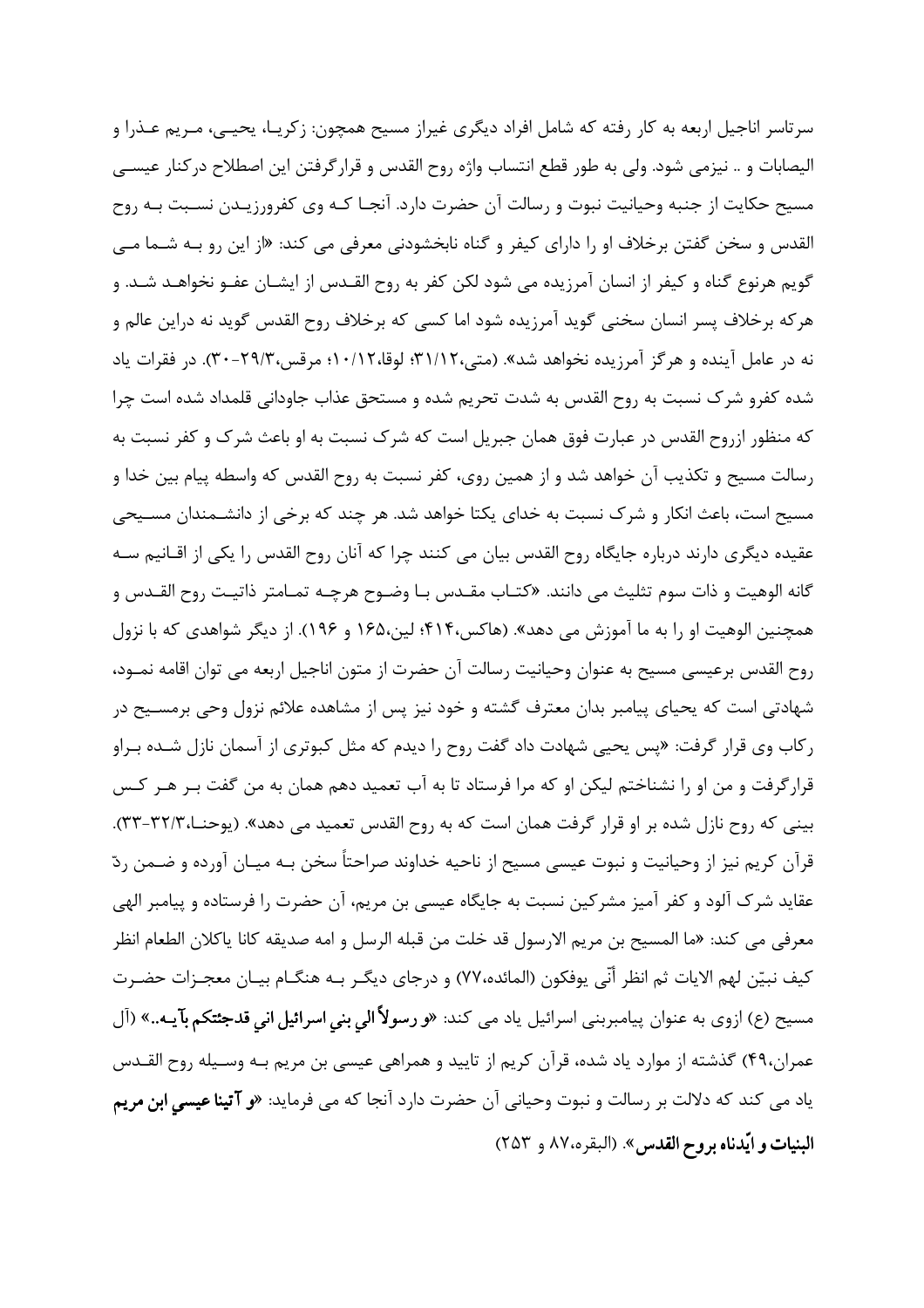٣-٢- ارائه معجزات

از دیگر موضوعات مهمی که به عنوان مبانی رسالت حضرت عیسی مسیح(ع) شناخته می شود و با شخصیت رسالي و نبوي آن حضرت ارتباط تنگاتنگي پيدا مي كند، موضوع معجزه و انجام اعمال خارق العاده اي است که عیسی مسیح (ع) در مسیر رسالت و تعالیم خویش به خاطر اثبات حقانیت رسالت الهی خویش از سـوی خداوند بدان اهتمام می ورزیده، است. با نگاهی به متون اناجیـل اربعــه، معجـزات فـراوان و متعــددی بـرای شخصیت رسالی عیسی مسیح (ع) بیان شده که مهمترین آنها را می توان در مواردی همچون شفای بیماران مانند شفای جزامی، افلیج، دیوانه و.. (متی،١/٨-۴ و ٣-٢٨، مرقس،٢١/١-۴۵ و...) زنده کردن مردگان (متبی، ۳۶-۲۳/۱۴) فرمان به باد و طوفان (متی،۲۳/۸۰-۲۷، مرقس،۴۵/۴-۴۱) راه رفتن روی آب (متی،۲۳/۱۴-۳۶) برکت دادن به نان و ماهی و سیرکردن جمعیت زیاد (متی،۲۱/۱۴-۴۱، مـرقس،۳۰/۶-۴۳...) خشـک کـردن درخت انجیر (متی،١٨/٢١-٢٢) تبدیل آب به شراب (پوحنا،١/٢-١١) و نیز طرد شیطان و ارواح پلید (متبی، ۳۰-۳۲/۸) عنوان نمود.

قرآن کریم نیز درراستای بیان موقعیت و جایگاه نبوی و رسالی حضرت عیسی(ع) و حقانیت وحیانیت دعوت و مأموريت آن حضرت، معجزات بزرگ و سترگي را مطرح مي كند كه در برخي موارد با معجزات مورد اشاره در اناجیل اربعه، مشترک و در پاره ای موارد متفاوت و متغایر با آنان می باشد. سخن گفتن عیسی مسیح(ع) در گهواره، (مریم،۲۹) ساختن پرندگانی ازگل و دمیدن روح در آنـان (آل عمـران،۴۹، المائـده،۱۱۰) شـفای کورمادرزاد و مرض پیسی (آل عمران۴۹؛ المائده،۱۱۰) زنده کردن مردگان (همانجـا) نـزول مائـده آســمانی (المائده،١١٢) اخبار غيبي (آل عمران،۴۹) و مسخ كردن كافرين (المائده،٧٨) از مهمترين معجـزات و آيـات بیانگر نبوت الهی است که در قرآن کریم از آنها یاد شده است.

۳-۳- شهادت خود حضرت عیسے, مسیح (ع) و بشارت دیگران

علاوه بر موارد یاد شده، عبارات و گزاره هایی در اناجیل اربعه و نیز آیات قرآن کریم یافت مــی شــوند کــه از زبان خود حضرت عیسی مسیح (ع) صادرشده و به نوعی منبع و مبنایی برای حقیقت نبوت و تعالیم رسـالی آن حضرت تلقی می شود. در همین راستا مطابق روایات اناجیل، عیسی به حقیقت و درستی رسالت و دعوت خویش اقرار و چنین تصریح می کند: «پس عیسی باز برایشان خطاب کـرده و گفـت: مـن نورعـالم هسـتم، کسی که مرا متابعت کند در ظلمت ساکن نشود بلکه از حیات یابد. آنگاه فریسیان بدو گفتنـد تـو بـر خـود شهادت می دهی پس شهادت تو راست نیست. عیسی در جواب ایشان گفت هر چند من برخود شهادت می دهم شهادت من راست است زیرا که می دانم از کجا آمده ام و به کجا خــواهم رفــت.... بلکــه مــن بــه خــود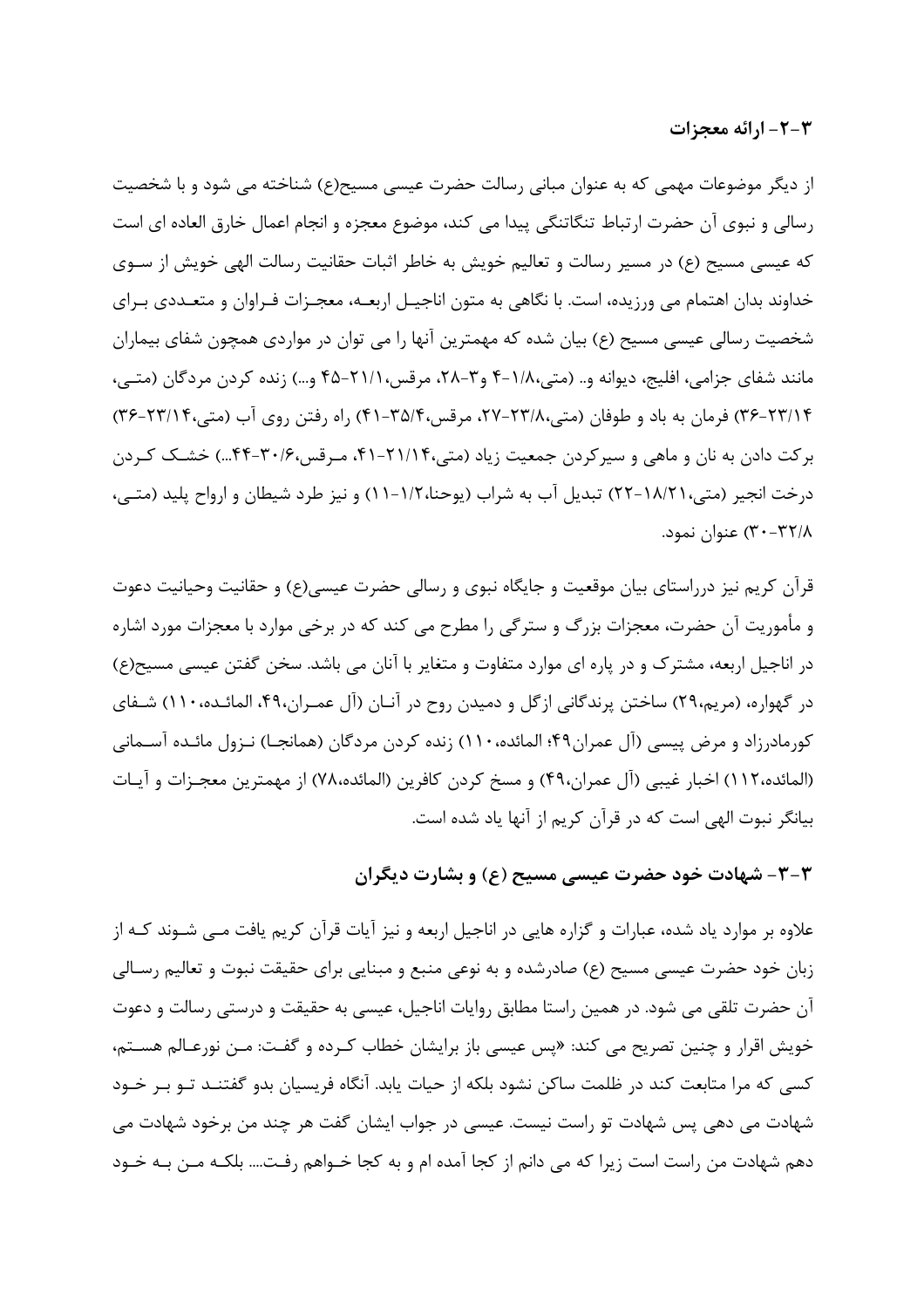شهادت می دهد و پدری که مرا فرستاده نیز برای من شهادت می دهد (پوحنا، ۱۲/۸-۴۹). این تعبیر مسیح به ویژه تعبیر «نور عالم» نشانه ای بر عظمت شخصیت وی و نیز حقانیت دعوت و رسالت اوست که در سایه تبعیت و متابعت ازوی می توان به حیات جاودانه دست یافت چرا که تعبیر فوق، رسالت و تکلیـف وی را در روشنی بخشی به مردم در جهت نجات تاریکی ها و سلوک درمسیر نور و هدایت عمیق تر بیان می دارد. در بیانی دیگر عیسی بر حقانیت نبوت و ماموریت خویش از سوی فرستنده راستینش گواهی می دهد و مبـانی رسالت خویش را الهی معرفی می کند: «و عیسی چون در هیکل تعالیم می داد ندا کرده گفت: مرا بشناسید و نیز می دانید از کجا هستم و از خود نیامده ام بلکه فرستنده من حق است که شما او را نمی شناسید. امـا من او را میشناسم زیرا که از او هستم و او مرا فرستاده است». (یوحنا، ۲۸/۷-۲۹) علاوه بر شهادت عیسی بر حقانیت رسالت خویش، حضرت یحیی، پیامبر بنی اسرائیل نسـبت بــه نبــوت و عمــق تعــالیم و اصــالت وی بشارت و اخبار نموده و به ستایش و تجلیل از آن مقام رسالت برمی آید: شخصی از جانب خدا فرستاده شده که اسمش يحيي بود. او را براي شهادت آمد تا بر نور شهادت دهد تا همه به وسيله او ايمان آورند. او آن نور نبود بلکه آمد تا بر نور شهادت دهد. آن نور حقیقی بود که هر انسان را منور می گرداند… یحیی براو شهادت داد و ندا کرده می گفت. این است درباره او گفتم آنکه آنکه بعد از من می آید پیش ازمن شده است زیرا که بر من مقدم بود» (يوحنا، ۶/۱–۱۲). در اين فراز، يحيى ازعيسى با تعبير «كلمه» و «نور» ياد مـي كنـد كـه درپرتو آن نور و به طفیلی آن نور، عالم ممکنات و حتی خود یحیی(ع) هم از نور، وجود و هستی یافته است آنجا که یحیی تصریح می کند که به واسطه فیض وجودی اوست که ما همگی بهره و وجود یافتیم ( یوحنـا، ٢٠-٢١/١). ( اكبرى،١۶٧/٣٧) در بيان قرآن كريم نيز صراحتاً عيسى مسيح(ع) برحقانيـت بعثـت خـويش و ابلاغ پیامهای الهی تاکید ورزیده و ازمقام رسالت و تبلیغ خویش سخن به میان می آورد: «**و اذ قال عیسی ابن** مريم يا بني اسرائيل اني رسول الله اليكم مصدقاً لما بين يدي من التوراه». (الصف،ع) علاوه بـر أن درضـمن أيـه ديگري عيسي بر نبوت و مباني توحيدي دعوت خويش چنين اشاره مي كند: «**و رسولاً الي بني اسرائيل انّي قد** جئتكم بآيه من ربي...» (آل عمران، ۴۹) من نشانه اي ازسوي پروردگارتان برايتان آورده ام. علاوه بر شـهادت عیسی مسیح(ع) بر نبوت و حقانیت رسالت خویش، یحیی پیامبر بزرگ بنی اسرائیل نیـز درمقـام بشـارت و تصدیق کنندگی رسالت و ماموریت توحیدی عیسی برمی آید که در طی همـین بشـارت و تصـدیق، رابطـه تنگاتنگ نبوت میان آن دو بروز پیدا می کند این رابطه فقط در یک آیـه و آن هـم درحـین بشـارت ولادت يحيى(ع) به زكريا (ع) انجام مي پذيرد: «فنا**دته الملائكه و هوقائم يصلي في الحراب ان الله يبشرك بيحيي مصدقاً** بكلمه من الله...» (آل عمران،٣٩).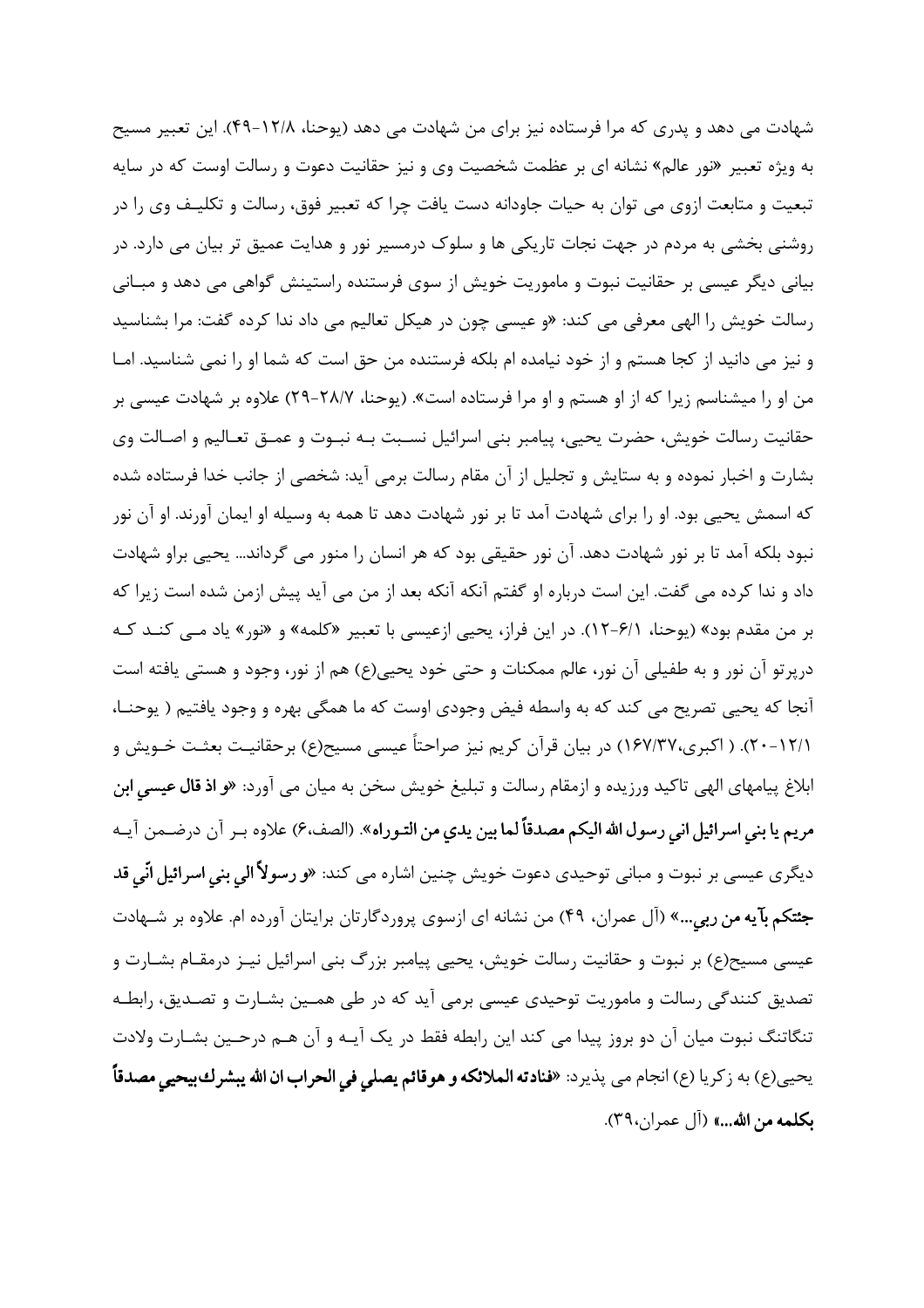#### ۴- اصول دعوت و نبوت عیسے, مسیح(ع)

مسیح منجے قوم یھود و بشارت دادہ شدہ در عھد قدیم مے باشد و ھم اوست کـه در عهـد جدیـد بـه نـام عیسی مسیح است. مسیح در عهد قدیم به صورت یک پیشگویی ازگفته های پیـامبران بنــی اسـرائیل و بــه صورت بسیار مختصر مطرح شده و عمده زندگی و داستان نبوت و تعالیم مسیح را در عهد جدیـد بـویژه در اناجیل اربعه می بینیم به طوری که گفته شد انجیل عملاً تنها مأخذ بـرای شـرح زنـدگی و تعـالیم عیسـی هستند. (کارپنتر،۴۲) از همین روی، کودکی عیسی در عهد قدیم پرورش نیافته و به آن پرداخته نشده مگـر چند اشاره بسیار که تنها دراناجیل لوقا به صورت مختصر به دوران کـودکی عیســی مســیح پرداختــه اسـت (لوقا،٢١/٢-۴٠) به عبارتی می توان گفت که کودکی عیسی در عهد جدید کودک مانده است و داستان ایـن برهه اززندگی عیسی را به بلوغ نرسانده انـد و در قـرآن کـریم نیـز کمرنـگ تـر از عهـد جدیـد مـی باشـد( اشرفی،۳۲۹)به هرحال هرچند که انجیل نویسان درباره دوران جوانی مسیح چندان سخن نمی گویند ولی او با صنعتگران ده خود، با زمین داران بزرگ، مباشران و بردگان محیط روستایی خویش آشنا بود که درگفتـه های وی بارها به آنها اشاره می شود. داستان پرسش هایش از علما در معبد باور کردنی نیست ولـی ذهنـی بیدار و کنجکاو داشت. ولی وی از تعالیم و تربیت رسمی برخوردار نبود و همین امر موجب شـگفتی فـراوان همسایگان وی می شده است. (دورانت، ۶۵۹/۵) بنابراین بنا به گزارش اناجیل، شروع تعلیمات عیسی مسیح (ع) پس از آزمایش چهل روزه او در بیابان یهودا به وسیله فرشتگان و بعد از قتل یحیی (ع) در ایالت جلیـل در کفر ناحوم شروع می شود. هرچند که برخی براین باورند که وی در سن سی سالگی مبعوث به نبوت شده است (هیوم، ۳۸۵؛ توفیقی،۱۱۴) باری مهمترین اصول دعوت و تعالیم عیســی مسـیح(ع) را کـه بـه عنــوان فلسفه رسالت و مأموریت خویش نیز برشمرده است می توان در گزاره های ذیل جستجو نمود:

# ۴–۱– ایمان به خداوند و پرهیز از شرک

خداشناسی، خداباوری و ایمان همراه با محبت نسبت به خداوند از مهمترین اصول تبلیغی عیسی مسیح (ع) در اناجیل به شمارمی رود. آنجا که می فرماید: دل شما مضطرب نشود و به خدا ایمــان آوریــد بــه مــن نیــز ایمان آورید- در خانه پدر من منزل بسیاراست و الاّ به شما می گفتم تـا بـرای شـما مکـانی حاضـر کـنم». (یوحنا ۱/۱۴–۲) این بیان مسیح، نه تنها بیانگر دعوت توحیدی او می باشد بلکه نشان می دهـد کـه مسـاله وجود خدا برای پیروان و مخاطبان وی تبلیغ و ترسیم شده بود که به تبع آن برای ایمان به خداونـد دعـوت شده بودند. ودر فراز دیگری از توحید ذاتی چنین سخن به میان می آورد: «لیکن شما آقا خوانده مشوید زیرا استاد شما یکی است یعنی مسیح و جمیع شما برادرانید و هیچ کس را بر زمین پدر خود نخوانید زیـرا پـدر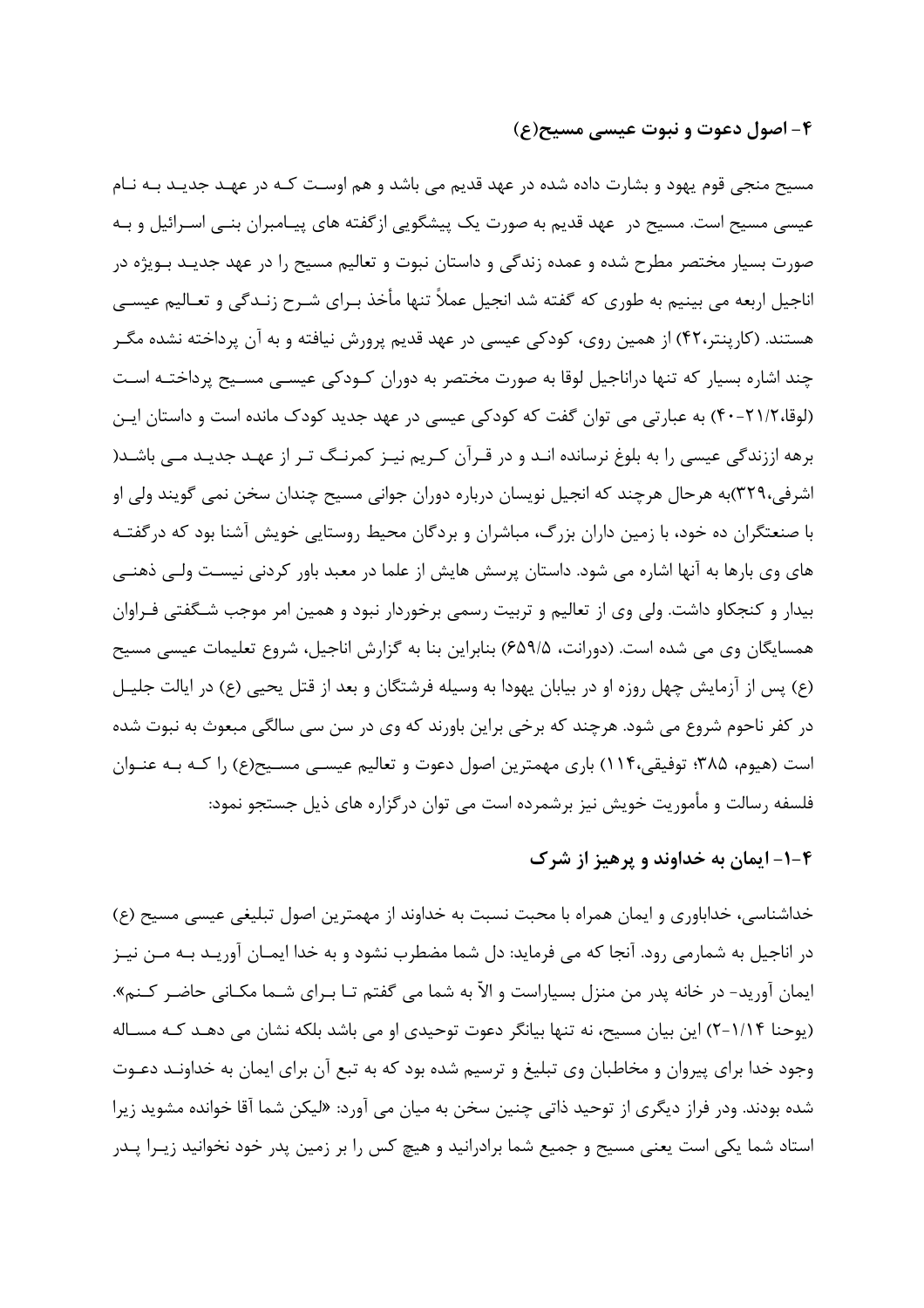شما یکی است که در آسمان است و پیشوا خوانده مشوید زیرا پیشوای شما یکی است یعنی مسیح». (متبی، ۰/۲۲–۷). البته گزاره های اناجیل اربعه در باب خداشناسی درموارد متعددی گزارش شده که بالغ بر بـیش از بیست مورد مے باشد.

قرآن کریم نیز مهمترین فلسفه بعثت و نیز اصول تبلیغی حضرت عیسی بن مریم را در دعوت مردم به سوی توحید و اطاعت الهی و پرهیز دادن آنان ازشرک نسبت به خدای واحد معرفی می کند و چنین می فرمایـد: «ولما جا . عيسى بالبينات قال قد جئتكم بالحكمه ولابيّن لكم بعض الذي تختلفون فيه فاتقوا الله و اطيعون ان الله هو ربي و ربكم فاعبدوه هذا صراط مستقيم» (الزخرف،۶۳-۶۴) رعايت پرواي الهي و اطاعت ازفرستاده خداوند بـه عنوان مهمترین محور دعوت و نبوت عیسی(ع) معرفی می شود که ضامن حرکت در مسیر صـراط مســتقیم الهی خواهد بود. در آیه دیگر آن حضرت صراحتاً شرک و الحاد نسـبت بـه خداونـد را شـدیداً مـورد انکـار و تحريم قرار مي دهد و چنين مي فرمايد: «**و قال المسيح يا بني اسرائيل اعبدوا الله ربي و ربكم انه من يشرك بالله فقد حرم الله عليه الجنه و ماويه النار و ما للظالمين من انصار**». (المائده،٧٢) در اين آيه صراحتاً در برابـر شـرك موضع گیری نموده و ارتکاب آن را مستوجب دوری از بهشت و اقامت در دوزخ و حرکت و مسیر ظلم معرفی می کند.

۰۴–۲– بشارت ملکوت

عیسی به شهرها می رفت و معجزه ای انجام می داد و بنی اسرائیل را به فرارسیدن ملکوت خداونـد بشــارت می داد. این درحالی است که بشارت به دوران درخشان حیات بشری که درآن مفاسد اجتماعی مهارشـده و زمينه رشد و تعالى انسانها فراهم آمده باشد، يكي ازمحورهاي اصلى تبليغ درجوامع مختلف و تقويت كننـده نشاط و امید در جامعه بشری بود که درکلمات و نوشته های پیامبران و درکتب آسمانی آمده است و تمـام پیامبران بزرگ در آن سهیم بوده اند. بشارت به ظهور دین خاتم و قابلیت بشر بـرای برخـورداری از هـدایت جهانی و همیشگی از مهم ترین حادثه تاریخ بشریت درکلمات تمام پیامبران بزرگ خدا و درکتب آسـمانی ازمحورهای مهم تبلیغ بوده است.( زیبایی نژاد،۲۷۳). بنابراین مسأله بشارت و بـویژه بشــارت نزدیــک بــودن ملکوت خدا، ملکوت آسمان و زمین در عهد جدید بویژه در اناجیل اربعه از زبان یحیی تعمید دهنـده و نیـز عیسی مسیح(ع) صادر شده است. دراین که مفهوم دقیق این اصـطلاح چیسـت و مصـداق واقعـی آن کـدام است، نظر یکسانی ازسوی انجیل پژوهان مسیحی ارائه نشده است و هریک آن را به وجهـی حمـل و تفسـیر کرده اند. (نک: هاکس،۸۳۴ و هیوم،۳۴۱). عده ای نیز آن را به ولایت و سرپرستی خدا تفسیر کرده اند کـه باید پذیرای آن در زندگی خویش باشند (میشل،۶۷) در حالی که با واکاوی دقیـق در متـون قـدیمی و نیـز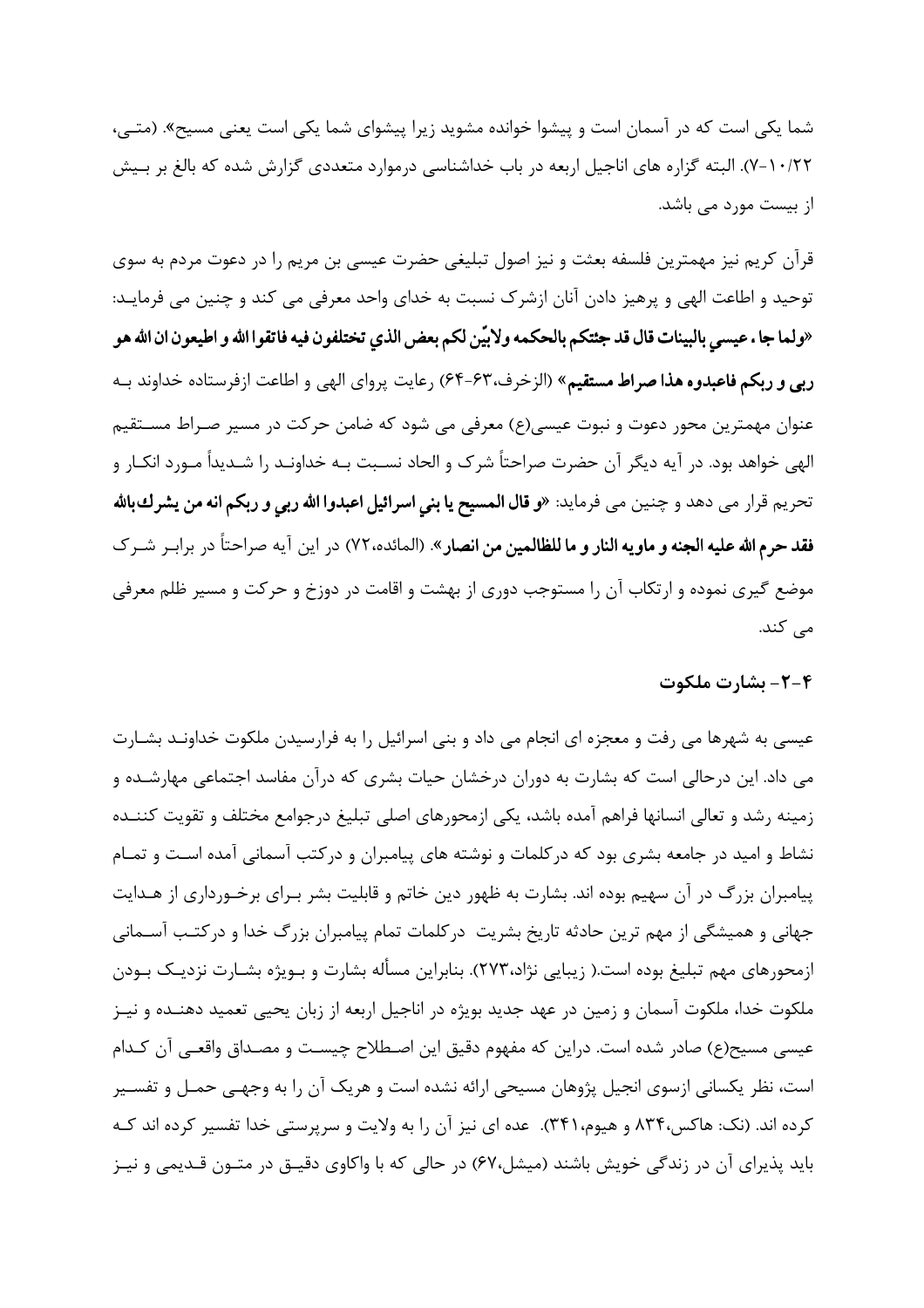نسخه غيرمشهور عصر جديد و حتى اناجيل مشهور چهارگانه و ساير قرائن، چنين استنباط مي شود كه ايـن بشارت به شخصیت و انسانی بزرگ و برجسته جهانی بر می گردد نه به خداوند همچنان که در کلام و تعالیم يحيي ازعظمت شخصيت و نبوت عيسي، به ملكوت خداوند تعبير شده است. (متــي، ١/٣؛ يوحنــا، ١٢/١-٢٠؛ يوحنا، ٢٨/٣-٣٣) عيسى مسيح نيز در مورد پيامبر خاتم(ص) حساسيت فوق العاده اي داشت (الصـف،۶) بــا وجود این، متن کنونی کتاب مقدس در بردارنده بسیاری از این بشارتهای روشن نیست چرا که احتمال دارد با گذشت زمان عبارات محكم به عبارات چند پهلو تغيير يافته باشند. بستاني در دائره المعـارف خــود ضــمن معرفی فرقه ابیون که درقرون اولیه میلادی می زیستند و از فرقه هایی بودند که به مسیحیت راستین بسیار نزدیک و از بدعت هـا بیـزار بودنـد کـه بـرحفظ شـریعت موسـوی وانتسـاب بـه یطـرس تاکیـد و از یـولس تنفرداشتند، درباره آنان چنین می نویسد: «آنان منتظر شریعت مسیحای موعد آخرالزمان که در کتاب اشعیا مذکور است بودنـد». (بسـتاني، ۴۲۶/۲) بنــابراين آنــان عيسـي (ع) را موعــود جهــاني ندانســته و در انتظــار مسیحای آخر الزمان بودند که او را شخص انسانی می دانستند و بشـارت بـه مسـیحای موعـود را در منـابع مسیحی یافته بودند (زیبایی نژاد،۲۲۳) در انجیل برنابا آمده است که مراد از لفظ مسیّا که بر زبان پیـامبران جاری بوده است و به آن بشارت می دادند، رسول اکرم (ص) است (برنابا،۱۵/۴۲) هرچنـد کـه بنابـه نوشـته منابع تاريخي پس از ظهور مسيح(ع) اشخاصي به نام فارقليط، موعــود مســيح قيــام كردنــد (نــك: دورانـت، ١۵/۴۲) تا جایی که گفته شد که مانی هم ازجمله شخصیت هایی است که درقرن سوم میلادی، پـس از آن که مدتی را در سلک مسیحیت سپری کرد، دین جدیدی را اختراع کرد و خود را فارقلیط، موعود مسیح (ع) خواند. (زیبایی نژاد،۲۲۳) همچنان که درباره عقیده مانی چنین نوشته اند که وی معتقد بود که کتاب عهـد قدیم متعلق به امیرتاریکی است و نوشته های پولس بی ارزش است. عیســی پیـامبر راسـتین نــور اسـت و زندگی جسمانی و مرگ او صورت ظاهر است.تا جایی که همین نویسـنده مـانی را همـان روح القـدس مـی دانست که ظهور او را عیسی(ع) قبلاً خبرداده است و وظیفه دارد در تکمیل ادیان بکوشد. (شـاله،۲۱۶) ایـن درحالی است که مانی دوازه رسول را هم از جانب خود به بلاد مختلف فرستاد و کتابی برای هدایت خلق بـه آنان ارائه کرد. او دراناجیلی که آن را به حروف ابجد در بیست و دو حرف وضع کرده است. می گوید: «مـنم فارقلیطی که بشارت داد به وجود او حضرت مسیح(ع)». (تقی زاده،۲۰۴ و ۵۳۳) براساس این نوع گزارشها و اعتقادات ملاحظه می شود که در اذهان بسیاری ازمردم قرون ابتدایی مسیحیت، فارقلیط شخصـی، انسـانی، موعود مسیح و رئیس این جهان و خاتم پیامبران الهی است که بشارات مورد بحث به شـخص انسـانی نظـر دارد که با توجه به احادیث و روایات فریفتن و برخی دیگر ازمنابع مسیحی، به وجود مبارک حضرت محمـد مصطفی(ص) پیامبراسلام و آخرین سفیرالهی اشاره دارد (نک: زیبایی نژاد۲۳۵-۲۳۸). قرآن کریم نیز ضمن تبيين و توصيف مقام نبوت و نيز حقيقت دعوت حضرت عيسى مسيح (ع)، همسو و همنوا با بشارت اناجيـل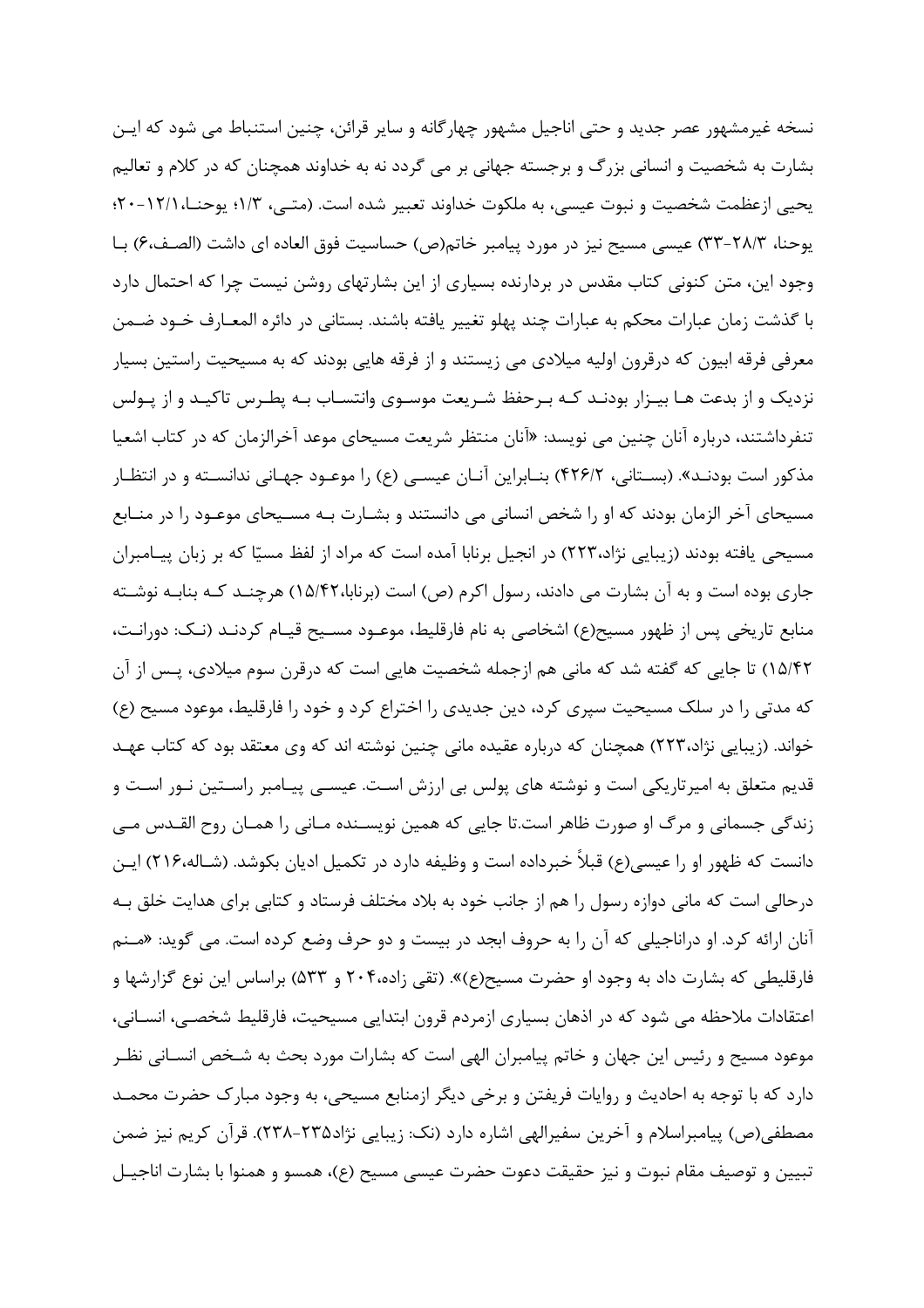به یکی از مهمترین و اساسی ترین اصول دعوت و منشور رسالت عیسی مسیح اشاره و از بشـارت خـاص آن حضرت نسبت به آخرین و بزرگترین پیامبر الهی بعد ازخود سخن می گوید و صراحتاً از نام حضرت ختمــی مرتبت احمد (ص) ياد مي كند: «و ا**ذقال عيسى ابن مريم يا بني اسرائيل اني رسول الله اليكم مصدقاً لما بين يدي** من التوريه و مبشراً برسول ياتي من بعدي اسمه احمد فلما جا .هم بالبينات قالوا هذا سحر مبين». (الصف، ۶)در اين آيه عيسي(ع) كه در مقام سخن و گفتگو با بني اسرائيل است سه شان و سه مسئوليت را براي خود بيان مي کند که همین سه شأن، رکن و مبنای اساسی نبوت وی را تا حدود زیادی در بر مـی گیـرد: شـأن رسـالت، تصدیق و تبشیر نسبت به رسول خاتم (ص). با دقت در مفهوم روشن بشارت بویژه بشارت نسـبت بـه بعثـت پیامبری بزرگ و نیز تدبر در فراز پایانی آیه «**و مبشراً برسول یاتی من بعدی.....**» چنین فهمیده می شود کـه آنچه پیامبر اکرم (ص) می آورد راقی تر و کاملتر از دینے است کـه تـورات و اناجیـل متضـمن آن اسـت. (طباطبائی،۶۲/۱۹): بهشتی،۲۳۴).

۴–۳– تکمیل تورات و کتب انبیای پیشین

براساس گزاره ها و گزارش های اناجیل چهارگانه از دیگر اصول دعوت و منشور نبوت حضرت عیسی مسـیح (ع)، مأموريتي است كه آن حضرت نسبت به شريعت و كتاب آسماني پيش از خود، تـورات و نيـز پيـامبران قبل ازخود دارد. این ماموریت چنین بیان شده است: «همچنین بگذارید نور شـما برمـردم بتابـد تــا اعمــال نیکوی شما را دیده پدر شما را که در آسمان است تمجید نمایند. گمان مبرید که آمده ام تا تورات یا صحف انبياء را باطل سازم نيامده ام تا باطل نمايم بلكه تا تمام كنم. زيرا هرآينه به شما مي گويم تا آسمان و زمين زایل نشود همزه یا نقطه ای از تورات هرگز زایل نخواهد شد تا همه واقع شود.» (متی، ۱۶/۵– ۱۸) این فـراز از کلام عیسی(ع) که درادامه موعظه مشهور وی برفراز کوه صادر شده است از یکسو به حقانیت و الهی بودن رسالت آن حضرت اشاره دارد و ازسـوی دیگـر برمقصـد و مأموریـت مشـترک ایـن پیـامبر همـراه بـا سـایر فرستادگان الهی در دعوت مردم به سوی انجام دستورات الهی براساس آموزه هـای وحیـانی کتـاب مقـدس دلالت دارد. ازاین رو آن حضرت مسأله ابطال تعالیم شریعت موسی(ع) و پیامبران پیش ازخود را سلب و نفی نموده براجرای کامل و تکمیل همه معارف آنها بویژه تورات تاکید و اهتمام می ورزد.

قرآن کریم نیز ضمن آیه ای به بیان موضع آن حضرت نسبت به شریعت پیش ازخود اشاره نموده و ازجملـه اصول دعوت عیسی مسیح (ع) را تصدیق تورات در راستای انجام رسالت الهی خویش برشمرده است: «و اذ قال عيسى ابن مريم يا بني اسرائيل اني رسول الـله اليكم مصدقاً لما بين يدي من التوراه و مبشراً برسول يـاتي مـن بعدي ...». (الصف ۶) اعلام مقام تصديق تورات توسط عيسى مسيح در قرآن كريم كه همانند گزارش انجيل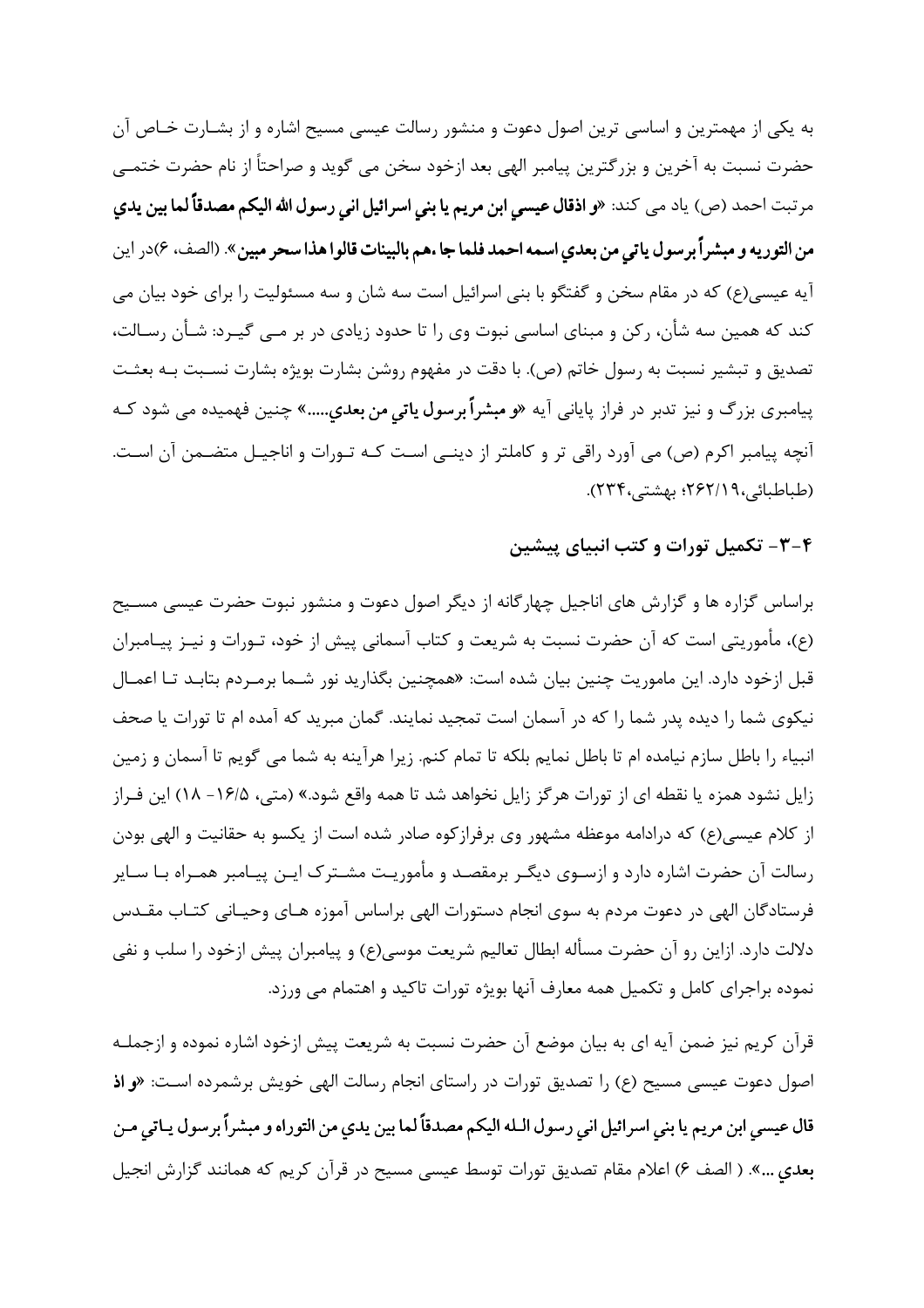متے، در حضور مخاطبین و به صیغه خطابی صوت پذیرفته است. مغایرتی با نسخ پاره ای از احکام آن ندارد چنانکه پیامبرعظیم الشان اسلام (ص)، تورات و انجیل را تصدیق و در عین حال پاره ای از احکام آن را نسخ کر د. (بهشتی،۲۲۳)

# ۴-۴- تعلیم و تبیین کتاب

تعليم و تربيت آموزه هاي اخلاقي و ديني و نيز تبيين و تفسير كتاب وحي، بخـش ديگـري ازاصـول نبـوت و منشور دعوت عیسی مسیح(ع) در اناجیل معرفی شده است. آنجا که می گوید: «چون نصف عید گذشته بود عیسی به هیکل آمده و تعلیم می داد و یهودیان تعجب نموده گفتند این شخص هرگز تعلیم نیافتـه چگونـه کتب را می خواند عیسی درجواب ایشان گفت: تعلیم من از من نیست بلکه از فرستاده من». (یوحنا، ۱۴/۷-١٧) نظير همين فقرات با تاكيد برتعاليم آموزه هاى اخلاقى و تعليم مردم درپرتو تعاليم پيامبران پيشين در بخش های دیگر نیز ذکر شده است: «او در کنائس ایشان تعلیم می دادو همـه او را تعظـیم مـی کردنـد …. آنگاه صحیفه اشیعیای نبی را بدو دادند و چون کتاب را گشوده موضعی را یافت که مکتوبسـت روح خداونـد برمن است زیرا که مرا مسج کرد تا فقیران را بشارت دهم و مرا فرستاد تا شکســته دلان را شـفا بخشـم …». (لوقا، ۲۱/۴-۱۵).

قرآن کریم نیزبه موضوع دریافت کتاب آسمانی و مقام نبوت ازسوی خداوند و از زبان عیسی مسیح(ع) اشاره و آن را از جمله نخستین سخنان و دعوت رسالی آن حضرت در دوران نوزادی معرفی مـی کنـد: «قـال انـی عبدالله آتاني الكتاب و جعلني نبيا». (مريم، ٣٠) علاوه بر آن قرآن كريم ازتعليم كتاب و حكمـت توسـط آن حضرت در آيه ديگر چنين ياد مي كند: «**ولما جا . عيسي بالبينات قال قدجئتكم بالحكمه و لابيّن لكم بعض الذي تختلفون فيه ...**». (الزخرف،۶۳) در اين آيه حكمت و تعليم و تربيت آموزه هاي وحياني در پرتو معجزات بيّن و روشن توسط عیسی مسیح(ع) به عنوان بخش مهمی ازاصول نبوت ایشان معرفی شده است.

# ۴–۵– داوری، جداسازی و خدمتگزاری

مقام داوری و تفریق از دیگر مطالبی است که در اناجیل اربعه پیرامون مسـاله نبــوت مسـیح (ع) بــه عنــوان منشور و فلسفه بعثت ایشان بیان شده است: «عیسی چون شنید که او را بیرون کرده اند وی را جسته گفت آيا تو به پسر خدا ايمان داري؟ او درجواب گفت: اي آقا، كيست تا به او ايمان آورم؟ عيسى بدو گفت تو نيـز او را دیده ای و آنکه با تو تکلم می کند همان است. گفت ای خداوند ایمان آوردم پس او را پرسـتش نمـود. آنگاه عیسی گفت: من در این جهان به جهت داوری آمدم تا کـوران، بینـا و بینایـان، کـور شـوند». (یوحنـا،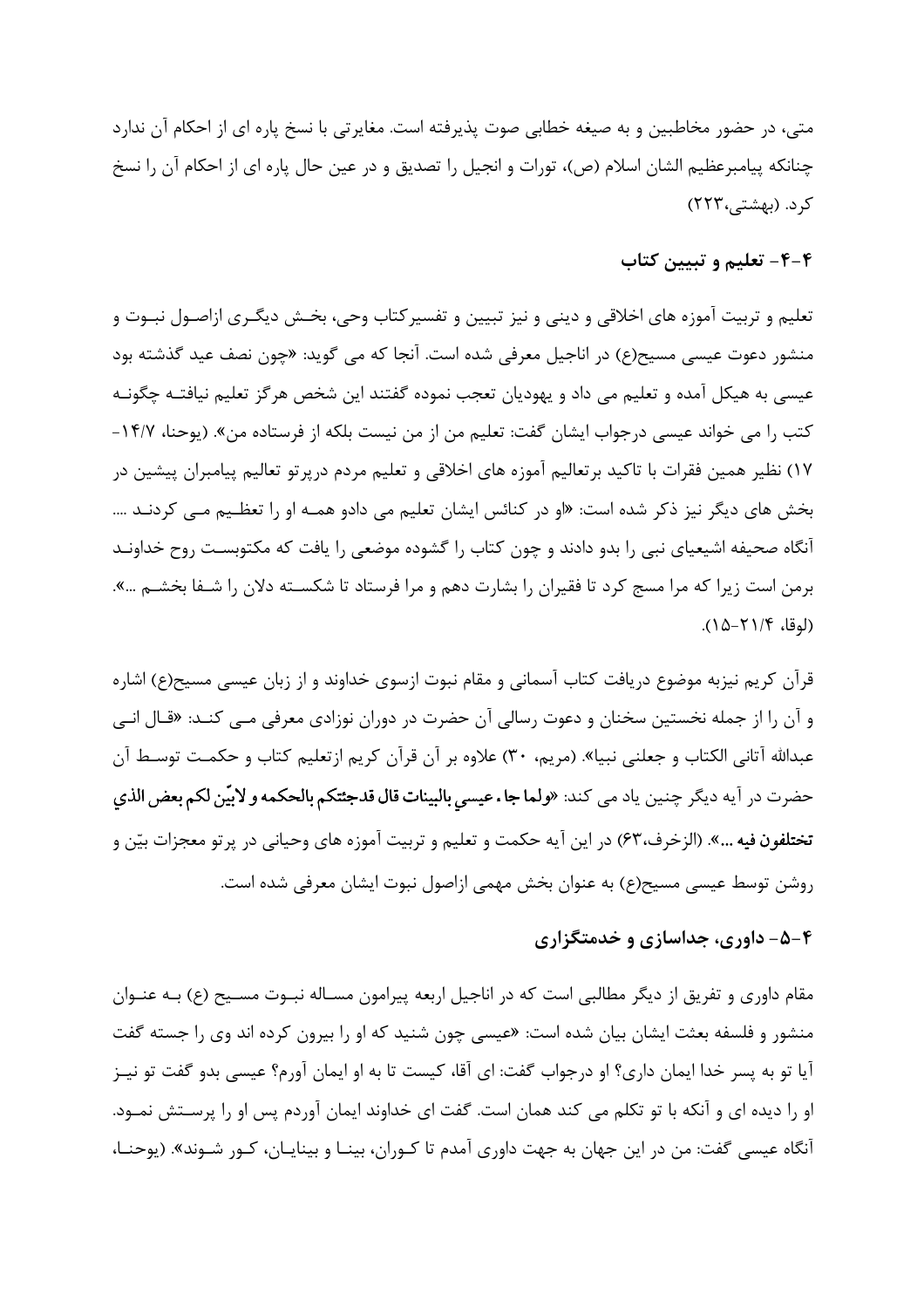۳۵/۹-۳۵). علاوه برمقام داوری و برقراری عدالت و برابری، از جایگاه و رسالت جداسازی نیکـان از بـدان در ماموریت عیسی مسیح(ع) نیز گزارش شده است: «من آمدم تا آتشی در زمین افروزم. پس چـه مــی خـواهم اگر الان درگرفته است.... آیا گمان می برید که من آمده ام تا سلامتی بر زمین بخشم نی بلکه به شـما مـی گويم تفريق را. زيرا بعد از اين، پنج نفر كه در يک خانه باشند، دو از سه و سه از دو جدا خواهند شد». (لوقا، ۴۹/۱۲–۵۲) روشنگری و حل اختلافات و نیزجداسازی نیکوکاران ازبدکاران و گناهکاران، از مأموریـت هـای مهم عیسی مسیح(ع) در راستای رسالت وی معرفی شده است چرا که همواره در مسیر تبلیغ و دعوت انبیاء، سره از ناسره و ناخالصی از خالصی جدا خواهد شد. نتیجه آن که این بعد از رسالت مسیح، بر جنبه انقلابی و تهاجمي وي نسبت به مستكبران و زورگويان دلالت مي كند آنجا كه مردم آسايش طلب، تصور نادرســتي از مسیحای موعود داشتند و او به منظور تصحیح اندیشه های آنان، هدف رسالت خویش را در سایه شمشیر به جای سلامت می بیند. (توفیقی،۱۱۷). او درفرازی دیگر از مقام خدمتگزاری و تواضع خویش صحبت کرده و از مخدوم واقع شدن و سروري پيدا كردن برامتها بيزاري مي جويد. «عيسى ايشان را پيش طلبيد گفت آگاه هستید که حکام امتها برایشان سروری می کنند و روسا برایشان مسلطند. لیکن درمیان شما چنین نخواهـد بود بلکه هر که درمیان شما می خواهد بزرگ گردد خادم شما باشد و هر که می خواهد درمیان شما مقدم بود غلام شما باشد چنانکه پسر انسان نیامده تا مخدوم شود بلکه تا خدمت کند و جـان خـود را در راه بسـياري فدا سازد...». (متي،٢٥/٢٠-٢٨). در اين فراز ازكلام عيسى (ع) ازيكسو، تسلط و سيطره جاه طلبانه حكام بـر امتها و استکبارورزی آنان مورد مذمت واقع شده و ازسوی دیگر، خدمتگزاری و تواضع متقابل پیروان راستین وی مورد ستایش قرارگرفته و به عنوان بخش مهمی ازمیثاق نبوت مسیح و هواداران واقعی وی بیـان شـده است.

قرآن کریم نیز ضمن بیان آیات روشنگر خویش در خصوص تبیین مقام و موقعیت رسالی این پیامبربزرگ الهی، به مأموریت مهم عیسی مسیح ( ع) در روشنگری آیات و نیز رفع اختلاف و تعارض در محتوای شریعت و احکام مورد اختلاف اشاره مي کند و چنين مي فرمايد: «ولما جاءعيسي بالبنيات قال قدجئتكم بالحكمه لابين لكم بعض الذي تختلفون فيه فاتقوا الله و اطيعون ان الله هو ربي و ربكم فاعبدوه هذا صراط مستقيم...». (الزخرف، ۶۳–۶۴). از جمله مأموريتهاي رسالي حضرت عيسي(ع) در اين آيه رفع اختلاف در حوزه احكام الهي ازحيث مفهوم یا مصداق برپایه بینات و حکمت و معجزه معرفی می شود. ازسوی دیگر آن حضرت، در یک موضعگیری شفاف و صریح و قاطع به نوعی جداسازی پیروان راستین ازخرافه گرایان و غالیان متحجر می پردازد و با صراحت تمام، شرک به خدا را تحریم می کند و همگان را به حرکت درمسیر توحید فرا مي خواند: «لقد كفرالذين قالوا ان الله هو المسيح ابن مريم و قال المسيح يا بني اسرائيل اعبدوا الله ربي و ربكم انه من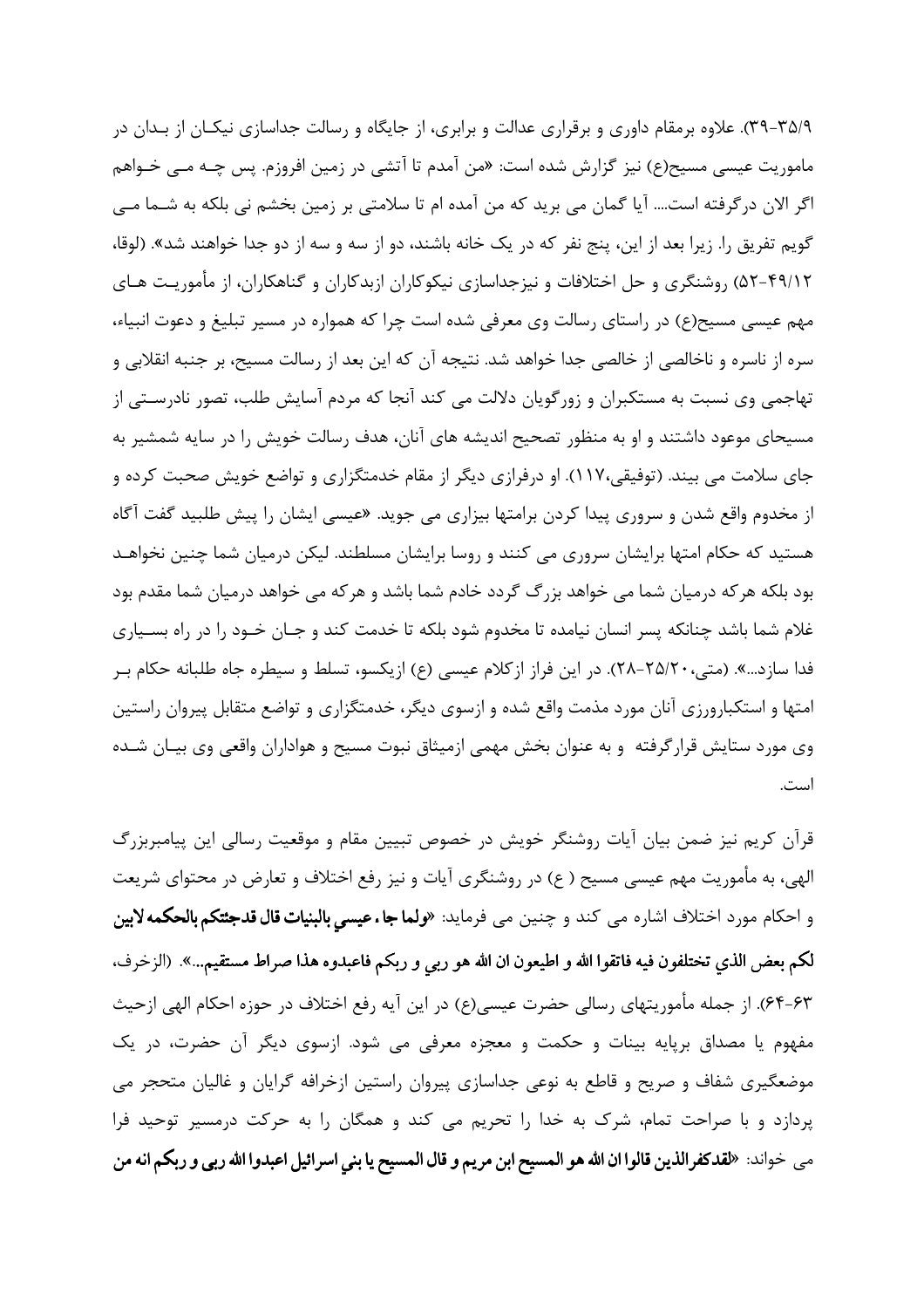يشرك بالله فقد حرم الله عليه الجنه و ماويه النارو ماللظالمين من انصار». (المائده،٧٢) و سرانجام قرآن كريم نيز ازمقام تواضع، خدمتگزاری و نیز پرهیز ذاتی عیسی بن مریم ازهرنوع تکبر،شقاوت و جباریت درپیشگاه خداوند، مردم و حتی مادر بزرگوارش چنین سخن به میان می آورد»: « **و جعلنی مبارکاً این ماکنت و اوصانی بالصلوه و الزكوه ما دمت حياً و براً بوالدتي و لم يجعلني جباراً شقياً...**». (مريم.٣١-٣٢) بالاترين مقام تواضع و خدمت عیسی مسیح(ع)، خدمتگزاری و احسان و نیکی وی در حق مادر بزرگوارش معرفی شده است.

۴-۶- نجات جهان و آزادی مردم

مطابق گزارش اناجیل ازجمله مأموریت های عیسی مسیح نجات گناهکـاران و دعـوت آنـان بـه ســوی توبــه معرفی شده است: «... به شما می گویم که براین منوال خوشی در آسمان رخ می نماید. به سبب توبـه یـک گناهکار بیشتر از نود و نه عادل که احتیاج به توبه ندارد همچنین به شما میگویم شادی برای فرشتگان خدا روی می دهد به سبب یک خطاکار که توبه کند». (لوقا،۱/۱۵-۱۰)عیســی مســیح در فـراز مهمتـری عــلاوه برنجات گناهکاران، منشور دعوت و قلمرو رسالت خود را به صورت جهانی مطرح کرده و مهمترین مأموریـت خویش را نجات جهان و آزادی مردم و سوق دادن آنان ازظلمت به سوی نور معرف<sub>جی</sub> مــی کنــد: «زیـرا خــدا جهان را اینقدر محبت نمود که پسریگانه خود را داد تا هر که براو ایمـان آورده هـلاک نگـردد بلکـه حیـات جاودانه یابد.زیرا خدا پسر خود را درجهان فرستاد تابرجهان داوری کند بلکه تـا بـه وسـیله او جهـان نجـات پایبد». (پوحنا،۱۶/۳-۲۰) و درجای دیگر، از آزادی مردم و هدایت آنان ازتاریکی بـه سـوی نـور سـخن مـی گوید: «من نوری در جهان آمدم تا هر که به من ایمان آورد در ظلمت نماند و اگر کسی کـلام مـرا شــنید و ایمان نیاورد من برای او داوری نمی کنم زیرا که نیامدم تا جهـان را داوری کـنم بلکـه تـا جهـان را نجـات بخشم». (يوحنا،۴۵/۱۲-۴۷). پيداست كه مفهوم نجات و آنچه كه به عنوان بخشي از ماموريت و اصول نبوت عیسی مسیح(ع) دراین فرازها ذکر شده با برداشتی که دانشمندان مسیحی و کلیسـا تـاکنون دارنـد، بسـیار متفاوت است چرا که آنان از نجات بخشی عیسی، مفهـوم خـاص و عقیـده ای خـاص را دنبـال مـی کننـد همچنان که برخی براین باورند که خداوند نجات بشر را اراده کرده و آن اراده را علیـرغم وجـود گناهکـاران فراوان، محقق ساخته است. از آنجا که عیسی به وسیله قدرت نجات بخش خدا بر رنـج و مـرگ پیـروز شـد، بشریت تحقق وعده های خدا را درمورد آنچه برای مصلحت ما انجام داده و خوهد داد، مشاهده کرد. خدا بـه وسیله عیسی جامعه ای را پدید آورد که پیوسته برنجات بخشی خدا گواهی خواهد داد. (میشـال الیسـوعی،  $.(\forall \forall$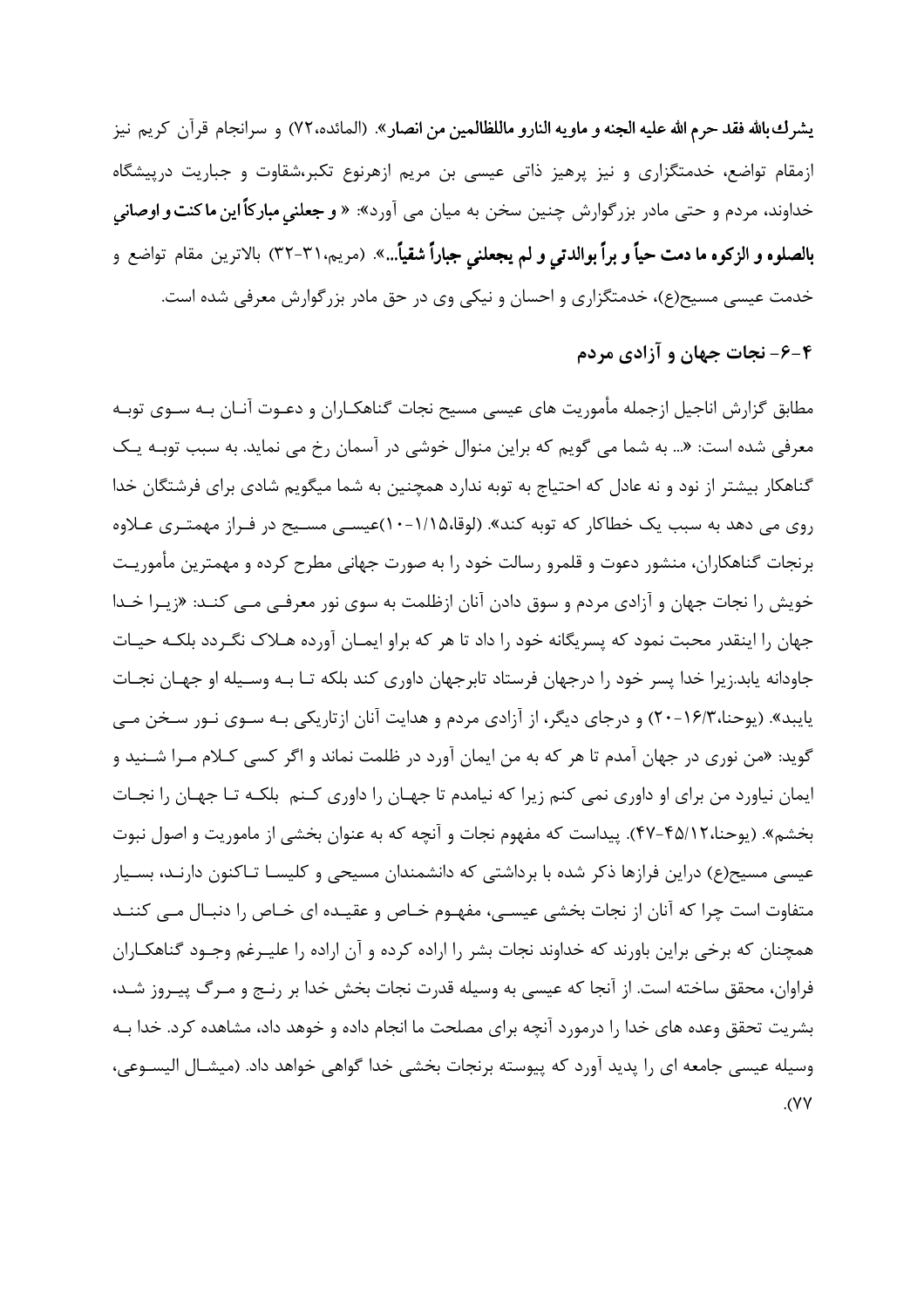قرآن کریم مأموریت ذاتی و اصلی همه پیامبران و فرستادگان الهی ازجمله عیسی مسیح (ع) ٫ا در دعوت به سوی توحید و پرهیز از طاغوت و ظلمت معرفی می کند به گونه ای که با حرکت درصراط مستقیم توحیـد، به مقام رستگاری، آزادی و نجات، راه یافته و مشمول نور و رحمت الهی خواهد شـد: «لقـد بعثنـافی کـل امـه رسولاً ان اعبدوا الله و اجتنبوا الطاغوت...». (النحل،٣۶). ولي هيچ گاه نه در قرآن و نـه در سـاير آمـوزه هـاي اسلامی، ازمفهوم نجات با شاخصه ها و آموزه های خاص مسیحی سخن به میان نیامده است. از ایـن رو مـی توان در راستای تبیین دیگر اصول دعوت عیسی مسیح(ع) درآیات قرآن، به دو محور اصلی نماز و زکات یـاد كرد: «وجعلني مباركاً اينما كنت و اوصاني بالصلوه و الزكوه ما دمت حياً و براً بوالدتي ولم يجعلني جبـاراً شـقياً». (مریم،۳۱-۳۲). از این رو مهمترین اصل نبوت عیسی مسیح را می توان در دو محور نماز، رابطه انسان با خدا و نیز زکات رابطه انسان با انسان معرفی نمود که قطعاً مطابق آموزه های روایی اسلامی شرط قبولی اعمال و راه نجات انسان در گروه نماز و زكات است: «ا**ن قبلت قبل ماسواها و ان ردّت ردما سوایها**». (كلینی، ۲۶۸/۳)

#### ۰٫۰ - فدا شدن

از دیگر ماموریت های مسیح در اجرای امر خداوند در مسیر دعوت بـه سـوی نـور و نجـات در گـزاره هـای اناجیل، مسأله فداشدن وی برای نجات همیشگی امت معرفی شده است: «و هر که می خواهد درمیــان شــما مقدم بود غلام شما باشد چنانکه پسر انسان نیامده تا مخدوم شود بلکه تا خدمت کند و جان خـود را در راه بسیاری فدا سازد». (متی، ۲۸/۲۰) و درفراز دیگری درقالب تمثیل در این باره چنین گزارش کرده اند: «مـن شبان نیکو هستم و خاصان خود را می شناسم و خاصان من را می شناسند چنانکه پدر، مـرا مـی شناسـد و من پدر را می شناسم و جان خود را در راه گوسفندان می نهم.... و از این سبب پدر مرا دوست می دارد کـه من جان خود را می نهم تا آن را بازگیرم». (یوحنا، ۱۲/۱۰–۱۷). در ایـن دو فقـره از اناجیـل متـی و یوحنـا، ازجمله مهمترین آثار تبلیغی ورسالی عیسی مسیح(ع) فدا شدن آن حضرت در مسیر نجات امت و بـر دوش کشیدن گناه آنان درمسیر رها بخشی بیرونی خود از ظلمت به سوی نور می باشد. برساس برخی آموزه های مسیحی، انسان جنایاتی مرتکب شده بود که می خواست به سبب آنها مجازات شود ولی عیسی(ع) جای مـا را گرفت و به جای ما مجازات شد (هورن،۲۴) هرچند که برخی به مخالفت با عقیده هم کیشان خود برآمده اند و سعی در تعدیل نظریه فدا داشته اند. مخالفان نظریه فدا بـراین باورنـد کـه ایـن نظریـه چنـین فـرض می کند که خداوند خون مسیح را که بیگناه از هر خطایی بود، تاوان گناه دیگـران سـاخت و درایـن مسـیر، مسیح را به سخت ترین عذاب و به مرگی دردناک گرفتار نمود. از این رو هیچ انسانی چنین روش وحشیانه و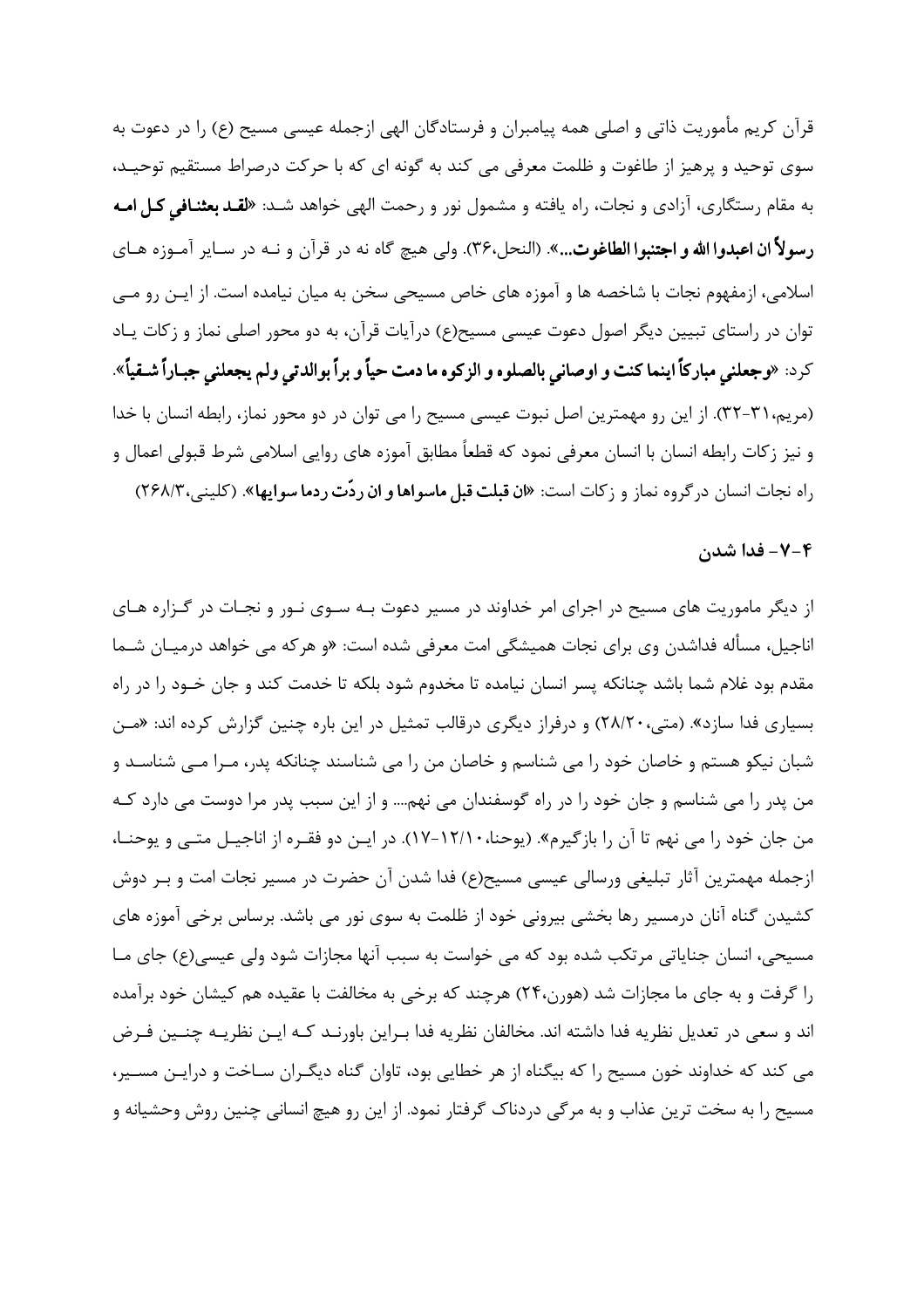ظالمانه را برای رسیدن به مقصود نمی پسندد پس چگونه می توان به خداوند چنـین کـاری را نسـبت داد؟ (میشل، ۷۱؛ زیبایی نژاد،۳۹۸).

قرآن کریم ضمن ردّ عقیده باطل فدا درباره ماموریت رسالی عیسی مسیح (ع) نه تنها چنین اندیشه و تلقــی خشونت بار و رقت باری را درباره این پیامبر عظیم الشان به تصویر نمی کشد، بلکه آن حضرت را در تمـامی حالات و مکانها، مبارک و شخصیتی با برکت معرفی می کند به گونه ای که هر جـایی کـه او قـرار بگیـرد و حضور بیاید، منشاء آثار و برکات خواهد بود علاوه بر آن، ایشان درسه مقطع مهـم و مشـقت زا یعنـی زمـان تولد، زمان مرگ و زمان رستاخیز، در امنیت و سلامتی از ناحیه خداوند قـرار داده شـده اسـت : «و جعلنـی مباركاً اينما كنت و اوصاني بالصلوه و الزكوه مادمت حياً و براً بوالدتي و لم يجعلني جباراً شقياً و السلام علـيّ يـوم ولدت و يوم اموت و يوم ابعث حياً». (مريم، ٣١-٣٣).

#### ۴- ۸- نتىجە مقالە

مهمترین نتایج و دستاورهای تحقیق حاضر را چنین می توان عنوان و دسته بندی نمود:

- ۱– در متون اناجیل اربعه و آیات قرآن کریم، اصل نبوت از اساسی ترین و پرکاربردترین مفاهیم دینـی بعــد ازمسائل خداشناسی و معادشناسی می باشد.
- ٢- در قرآن كريم و مطابق گزارش هاي اناجيل اربعه ضمن تصريح بر نبــوت ورسـالت حضــرت عيســي(ع) مهمترین مبانی نبوت آن حضرت را می توان در مقوله هایی نظیر: نزول روح القدس، ارائه معجزات و نیز اقرار و شهادت خود آن حضرت و بشارت انبیاء دیگر جستجو نمود. بـا ایــن تفــاوت کــه درقــرآن کــریم، عیسی مسیح(ع) شأنی جز رسالت و ابلاغ پیامهای الهی ندارد ولی در گزاره های اناجیل اربعه، عــلاوه بــر تبیین جایگاه رسالی آن حضرت، گزاره هایی یافت می شود که برالوهیت وی نیز صراحت و دلالت دارد.
- ۳- هم در قرآن کریم و هم در اناجیل اربعه، اصلی ترین و مهمترین رسالت و منشور تعالیم عیسی مسیح(ع) دعوت به خداشناسی، بشارت ظهور شخصیت انسانی کامل و جهانی و نیز مبارزه بـا شـرک و انکـار روح القدس معرفي شده است.
- ۴- تكميل تورات، رفع برخي ازاختلافات و تعارضات موجود در شريعت، تعليم كتاب، خـدمت بـه بشـريت و نجات آنان از ظلمت و ضلالت به سوى نور هدايت ازجمله اصول مشترک حاکم بر نبوت و دعوت عيسى مسیح(ع) می باشد که درقرآن کریم و اناجیل مورد تاکید و اهتمام قرارگرفته اند.
- ۵- فداشدن و نیز نجات بخشی، دو عنصر مهمی هسـتند کـه در آیـین مسـیحیت بـه شـکل خاصـی بـدان پرداخته شده که عذاب شدن مسیح را مظهر نجات مردم ازعذاب الهی و نیزفدایی امت برشمرده انـد در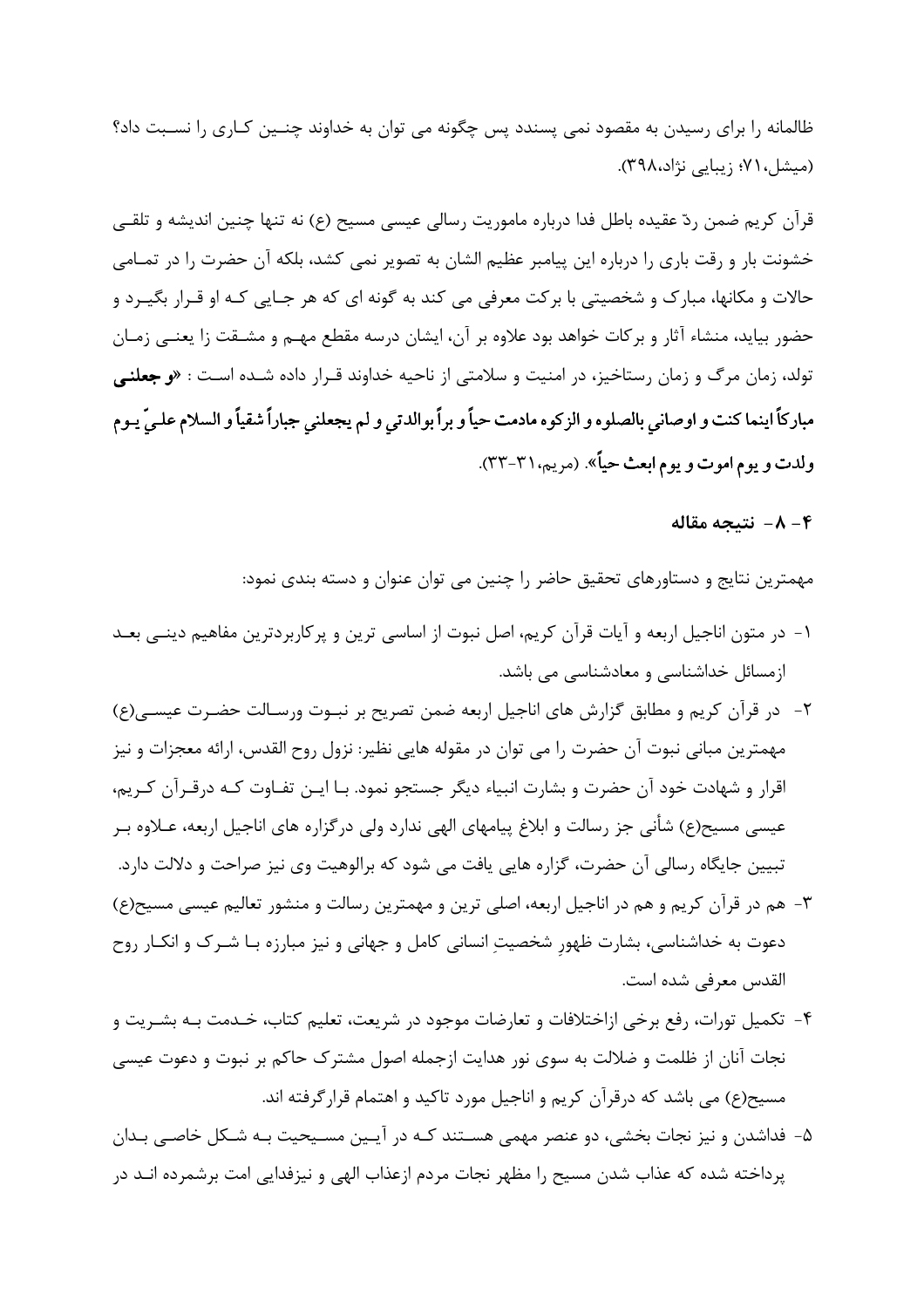حالي كه اين دو مقوله، هيچگاه مورد تاييد اسلام و آموزه هـاي قرآنـي قرارنگرفتـه اسـت. قـرآن كـريم برمبارک بودن همیشگی آن حضرت و دعوت مردم به اقامه نماز و پرداخت زکات و نیز احسان بـه مقـام مادر در راستای تحقق اراده الهی و مظهر مردم دوستی ایشان تصریح و تاکید می ورزد.

#### کتابشناسی

# 1 - قرآن کریم

| ۲- <i>اناجیل اربعه (کتاب مقدس)</i> ،ترجمه تفسیری فارسی، انجمن ترجمه و پخش کتاب مقدسه، تهران  بی تا.  |
|------------------------------------------------------------------------------------------------------|
| ۳- برنابا، <i>انجیل برنا</i> ، تهران، دفتر نشر کتاب، ۱۳۶۲ش.                                          |
| ۴- اشرفی، عباس، <i>مقایسه قصص در قرآن و عهدین،</i> تهران، انتشارات دستان،۱۳۸۲ش.                      |
| ۵-  اکبری دستک، فیض الله، <i>بررسی تطبیقی موضوعات مشترک قرآن کریم و اناجیل اربعه</i> ، رساله دکتـری، |

- ۶- همو، مقايسه تطبيقي داستان حضرت زكريا (ع) و حضرت يحيى(ع) در قرآن و اناجيل اربعه، فصـلنامه علمي- پژوهشي صحيفه مبين، شماره۴۳، پاييز ۱۳۸۷ش.
	- ٧- آشتياني، جلال الدين، *تحقيقي در دين مسيح،* نشرنگارش ، ١٣۶٨ش.
		- ٨- بستاني، يطرس، *دايره المعارف*، بيروت،دارالمعرفه، ١٩٠٠ م.
	- ۹- بهشتی، احمد، *عیسی در قرآن*، تهران، انتشارت اطلاعات،۱۳۷۵ش.
	- ۱۰- تقی زاده، سید حسن، *مانی و دین او*، تهران، انجمن ایران شناسی، چاپخانه مجلس،۱۳۳۵ش.
- ۱۱- توفیقی، حسین، *آشنایی با ادیان بزرگ*، انتشارات مرکز مطالعات و تحقیقات ادیان و مذاهب و انتشارات سمت ۱۳۸۷ش.
	- ۱۲- تونی، لین، *تاریخ تفکر مسیحی*، ترجمه روبرت آسریان، تهران، انتشارات فرزان، چاپ اول، ۱۳۸۰ش.
		- ۱۳- زیبایی نژاد، محمدرضا، *مسیحیت شناسی مقایسه ای*، تهران، انتشارات سروش،۱۳۸۲ش.
- ۱۴- دورانــت، ويــل، *تــاريخ تمــدن*، ترجمــه احمــد آرام، تهــران، ســازمان انتشــارات و آمــوزش انقــلاب اسلامے ،۱۳۶۸ش.
- ۱۵- شاله،فیلیسین، *تاریخ مختصر ادیان بزرگ*، ترجمـه منـوچهر خـدایار محبـی، تهـران، دانشـگاه تهـران، ۱۳۷۴ش.